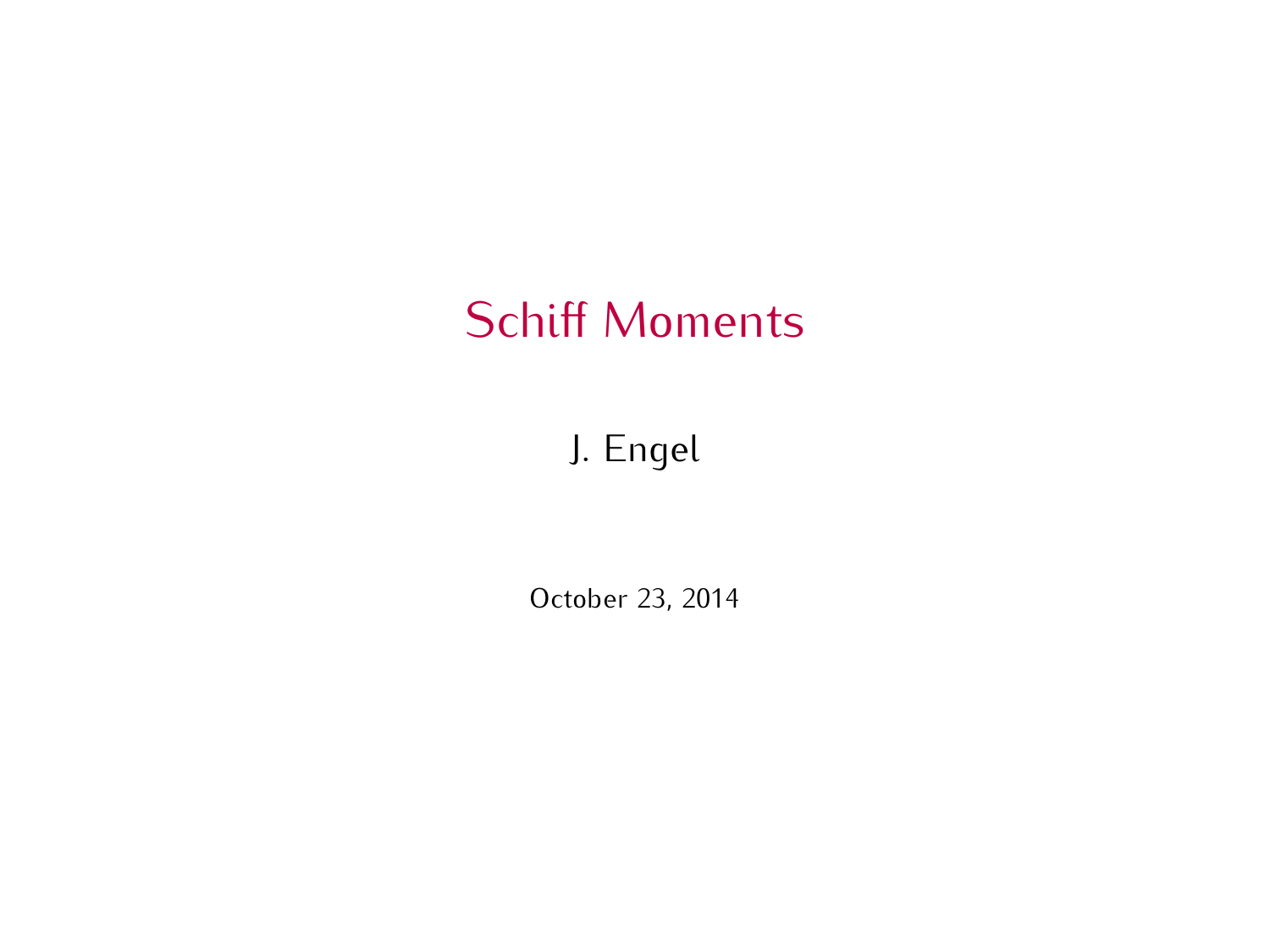## One Way Things Get EDMs

Starting at fundamental level and working up:

Underlying fundamental theory generates three *<sup>T</sup>* -violating *πNN* vertices: Underlying fundamental theory<br>generates three *T*-violating<br> $\pi NN$  vertices:<br>Then neutron gets EDM, e.g.,<br>from chiral-PT diagrams like this:



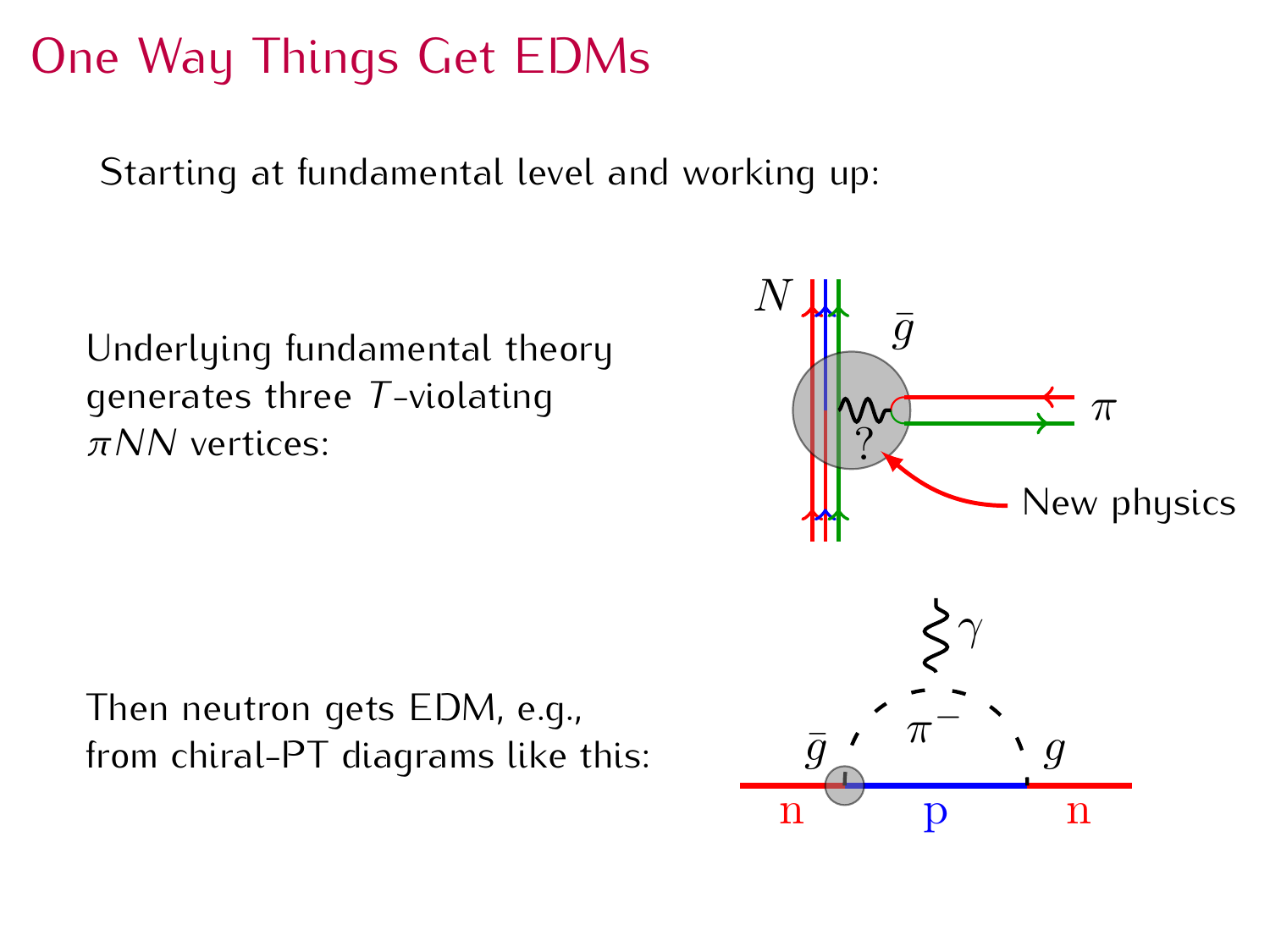# How Diamagnetic Atoms Get EDMs

FOM or *T*-violating *NN* interaction:  $\bar{g} \oplus \frac{1}{\pi}$ 

 $+$  contact term



$$
V_{PT} \propto \left\{ \left[ \bar{g}_0 \tau_1 \cdot \tau_2 - \frac{\bar{g}_1}{2} \left( \tau_1^z + \tau_1^z \right) + \bar{g}_2 \left( 3 \tau_1^z \tau_2^z - \tau_1 \cdot \tau_2 \right) \right] \left( \sigma_1 - \sigma_2 \right) \right\}
$$

$$
- \frac{\bar{g}_1}{2} \left( \tau_1^z - \tau_2^z \right) \left( \sigma_1 + \sigma_2 \right) \cdot \left( \nabla_1 - \nabla_2 \right) \frac{\exp(-m_\pi |r_1 - r_2|)}{m_\pi |r_1 - r_2|}
$$

$$
+ \text{contact term}
$$

relevant nuclear object the "Schiff moment"  $\langle S \rangle \approx \langle \sum_{p} r_{p}^{2} z_{p} + ... \rangle$ .

Job of nuclear theory: calculate dependence of  $\langle S \rangle$  on the  $\bar{q}$ 's (and on the contact term and nucleon EDM).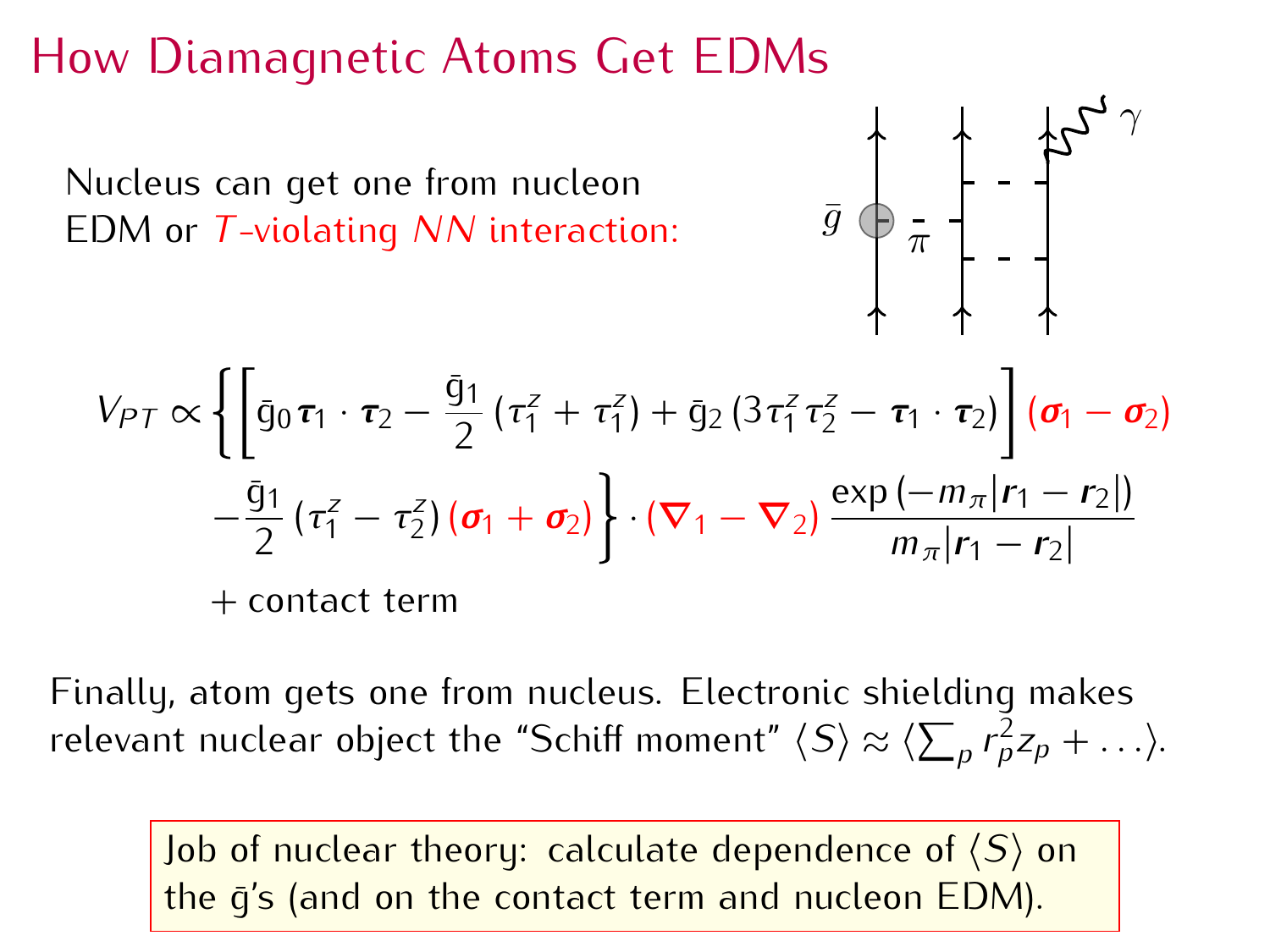# How Does Shielding Work?

 $\frac{1}{T}$   $\frac{1}{T}$   $\frac{1}{T}$   $\frac{1}{T}$ *The nuclear dipole moment causes the atomic electrons to rearrange themselves so that they develop a dipole moment opposite that of the nucleus. In the limit of nonrelativistic electrons and a point nucleus the electrons' dipole moment exactly cancels the nuclear moment, so that the net atomic dipole moment vanishes.*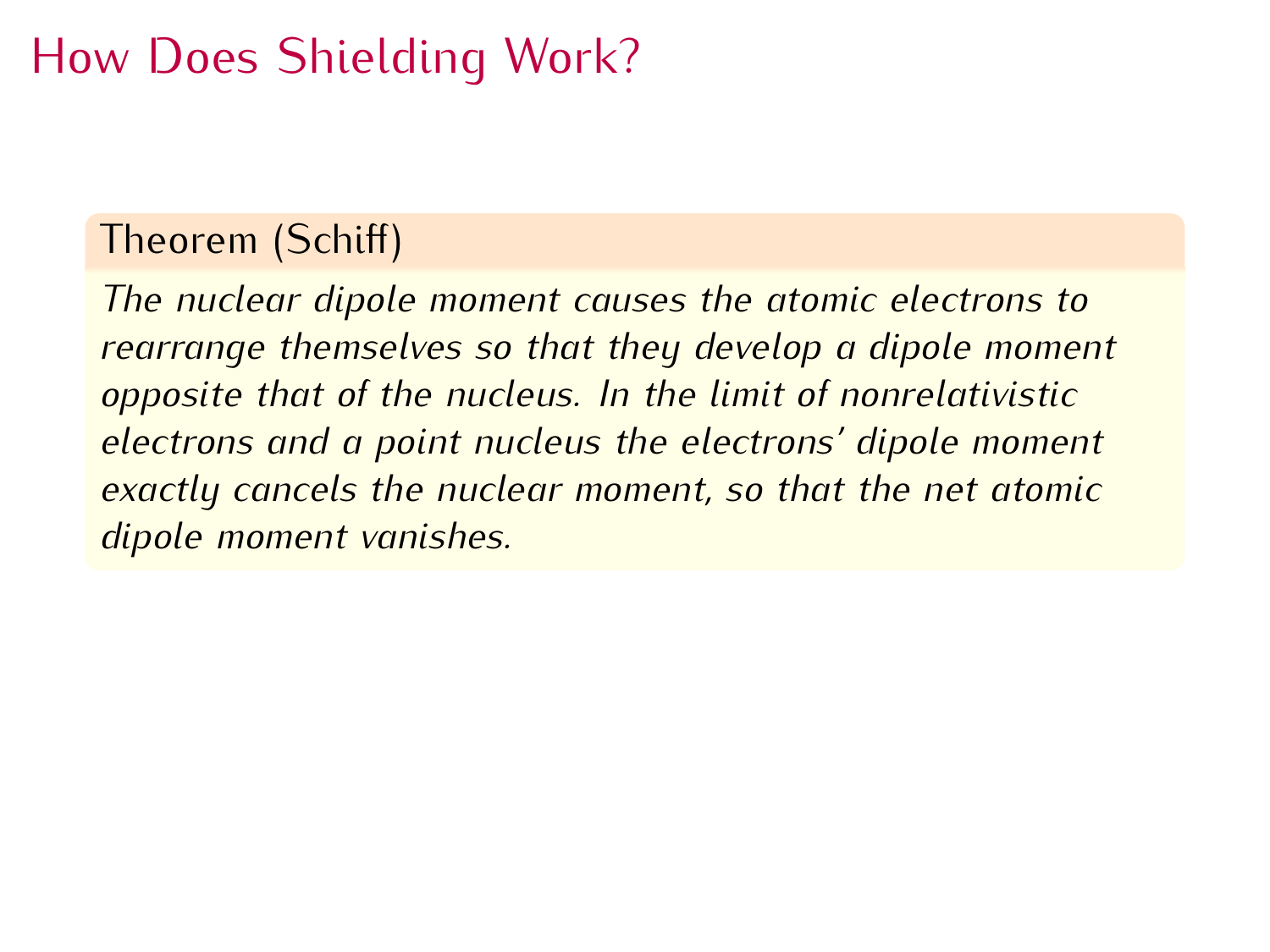# How Does Shielding Work?

## Proof

Consider atom with non-relativistic constituents (with dipole moments  $\vec{d}_k$ ) held together by electrostatic forces. The atom  $\frac{k}{t}$  ) held together by electrostatic forces. The atom has a "bare" edm  $\left| \vec{d} \equiv \sum_{k} \vec{d}_{k} \right|$  and a Hamiltonian

$$
H = \sum_{k} \frac{p_{k}^{2}}{2m_{k}} + \sum_{k} V(\vec{r}_{k}) - \sum_{k} \vec{d}_{k} \cdot \vec{E}_{k}
$$
  
\n
$$
= \int H_{0} + \sum_{k} (1/e_{k}) \vec{d}_{k} \cdot \vec{\nabla} V(\vec{r}_{k})
$$
  
\n
$$
= \int H_{0} + i \sum_{k} (1/e_{k}) \left[ \vec{d}_{k} \cdot \vec{p}_{k}, H_{0} \right]
$$
  
\nK.E. + Coulomb  
\ndipole perturbation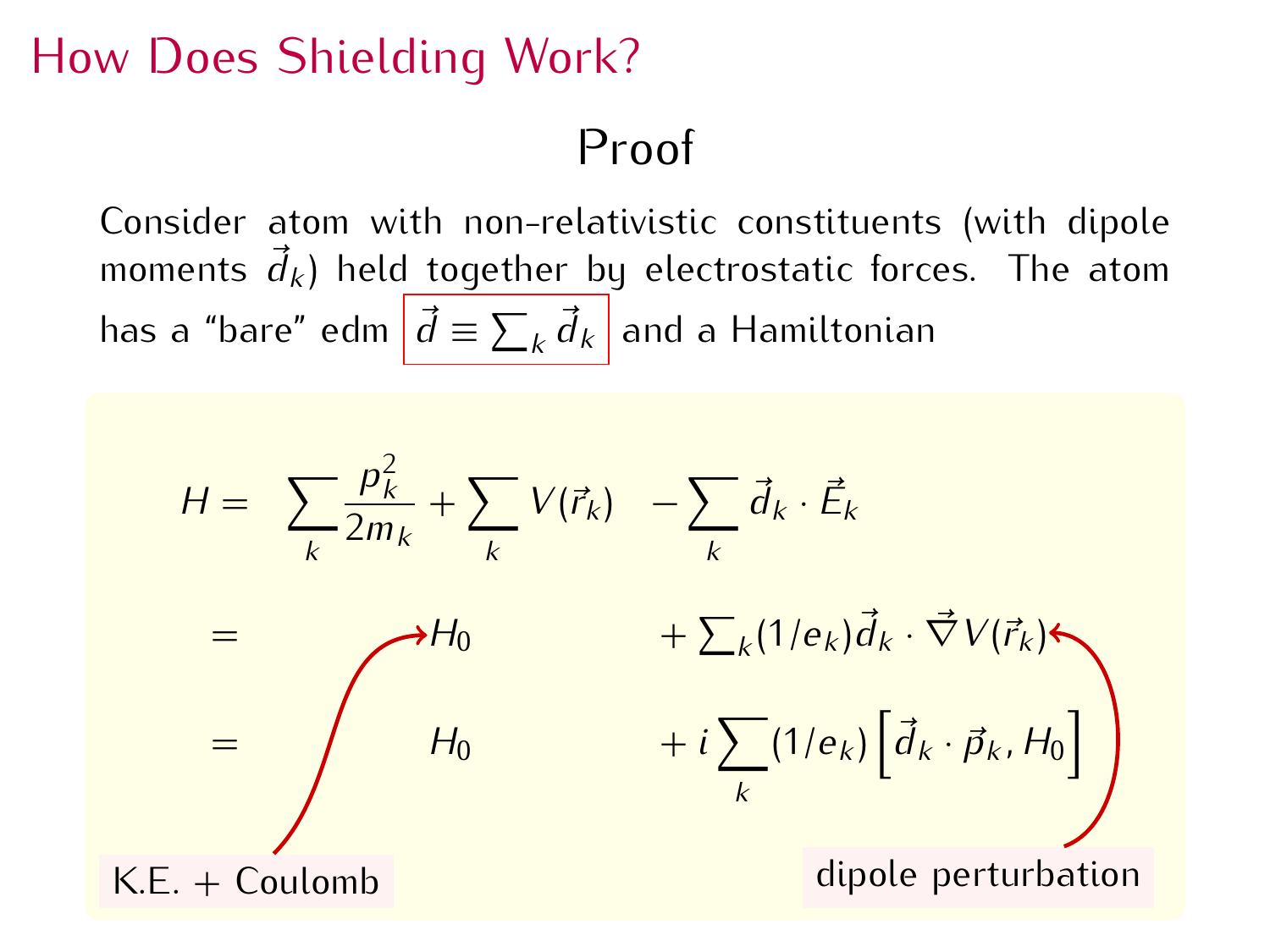# The perturbing Hamiltonian The perturbing Hamiltonian

$$
H_d = i \sum_{k} (1/e_k) \left[ \vec{d}_k \cdot \vec{p}_k, H_0 \right]
$$

shifts the ground state *<sup>|</sup>*0*<sup>i</sup>* to

$$
|\tilde{0}\rangle = |0\rangle + \sum_{m} \frac{|m\rangle\langle m|H_d|0\rangle}{E_0 - E_m}
$$

$$
= |0\rangle + \sum_{m} \frac{|m\rangle\langle m| i \sum_{k} (1/e_k)\vec{d}_k \cdot \vec{p}_k|0\rangle (E_0 - E_m)}{E_0 - E_m}
$$

$$
= \left(1 + i \sum_{k} (1/e_k)\vec{d}_k \cdot \vec{p}_k\right)|0\rangle
$$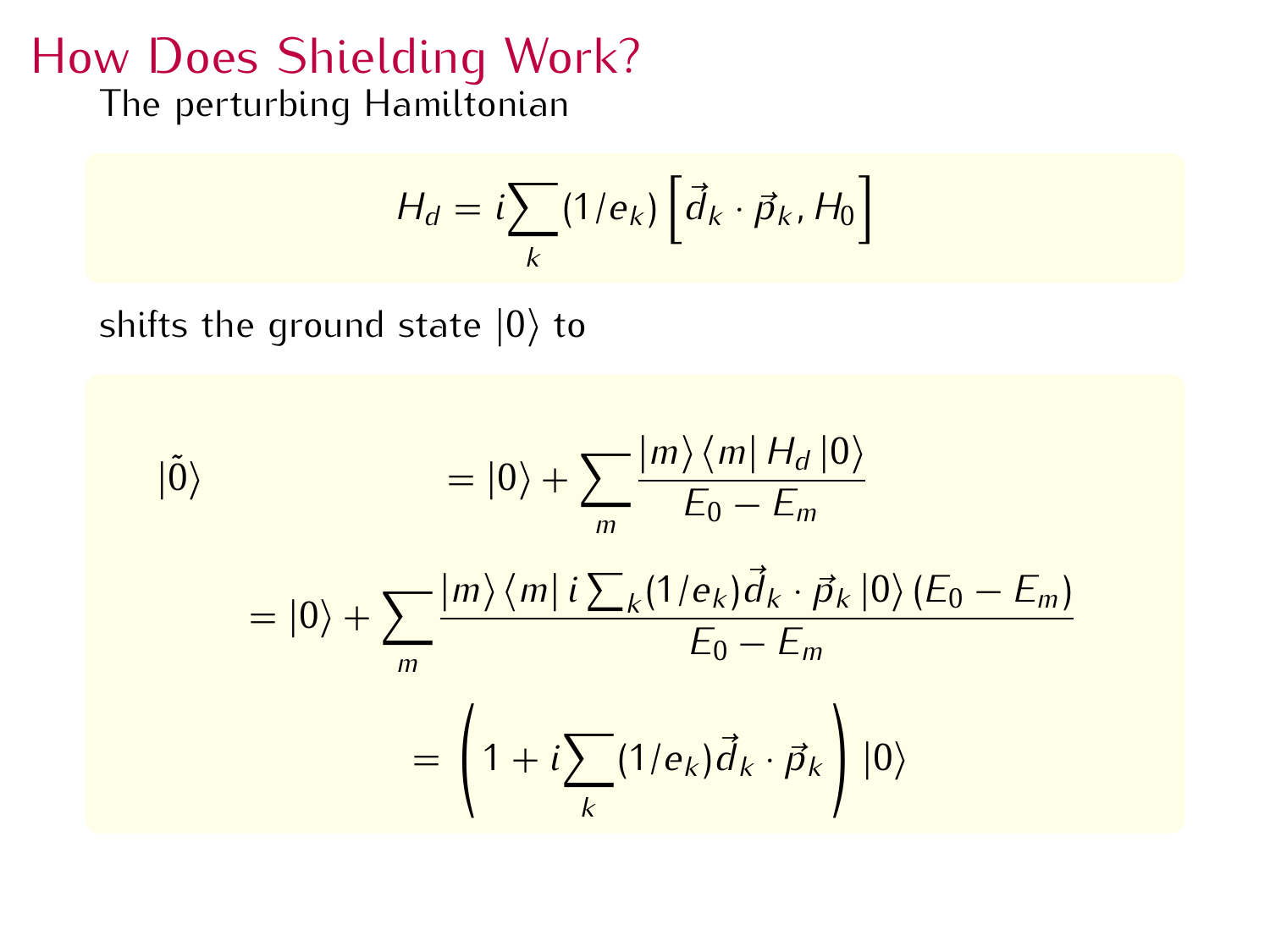The induced dipole moment  $\vec{d}$ <sup>*'*</sup> is

$$
\vec{d}' = \langle \vec{0} | \sum_{j} e_{j} \vec{r}_{j} | \vec{0} \rangle
$$
  
\n
$$
= \langle 0 | \left( 1 - i \sum_{k} (1/e_{k}) \vec{d}_{k} \cdot \vec{p}_{k} \right) \left( \sum_{j} e_{j} \vec{r}_{j} \right)
$$
  
\n
$$
\times \left( 1 + i \sum_{k} (1/e_{k}) \vec{d}_{k} \cdot \vec{p}_{k} \right) | 0 \rangle
$$
  
\n
$$
= \langle 0 | \sum_{j} e_{j} \vec{r}_{j}, \sum_{k} (1/e_{k}) \vec{d}_{k} \cdot \vec{p}_{k} | | 0 \rangle
$$
  
\n
$$
= \langle 0 | \sum_{k} \vec{d}_{k} | 0 \rangle = - \sum_{k} \vec{d}_{k}
$$
  
\n
$$
= \vec{d}
$$

So the net EDM is zero!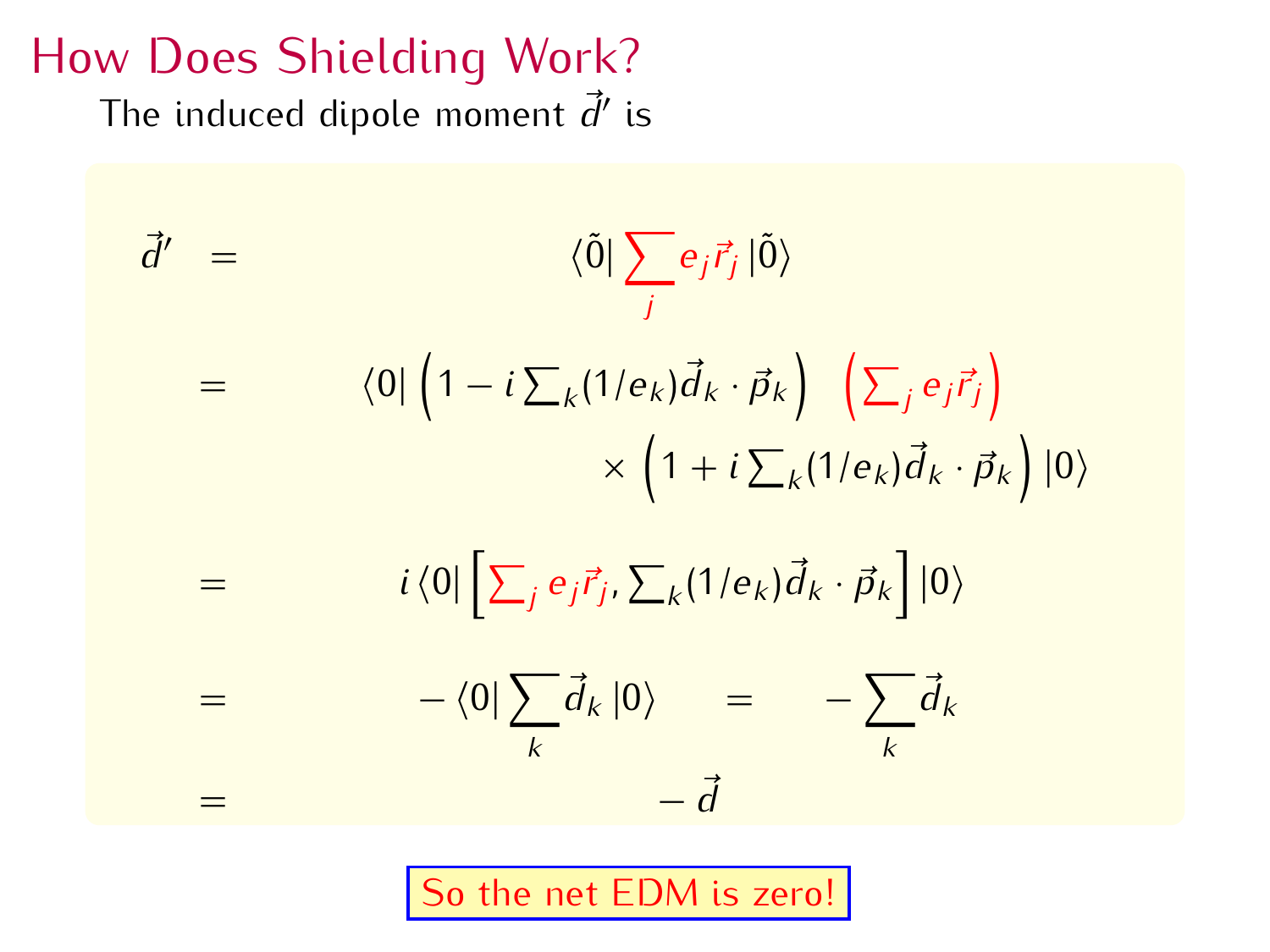Recovering from Shielding<br>The nucleus has finite size. Shielding is not complete, and nuclear *T* violation can still induce atomic EDM *D<sub>A</sub>*.

Post-screening nucleus-electron interaction proportional to Schiff moment:

$$
\langle S \rangle \equiv \left\langle \sum_{p} e_{p} \left( r_{p}^{2} - \frac{5}{3} \langle R_{ch}^{2} \rangle \right) z_{p} \right\rangle + \dots
$$

If, as you'd expect,  $\langle S \rangle \approx R_{\rm Nuc}^2 \langle D_{\rm Nuc} \rangle$ , then  $D_A$  is down from<br>/Dacilibu  $\langle D_{\text{Nuc}} \rangle$  by

$$
O\left(R_{\text{Nuc}}^2/R_A^2\right) \approx 10^{-8}.
$$

functions offset this factor by  $10Z^2 \approx 10^5$ .

Overall suppression of *<sup>D</sup><sup>A</sup>* is only about <sup>10</sup>*−*<sup>3</sup> .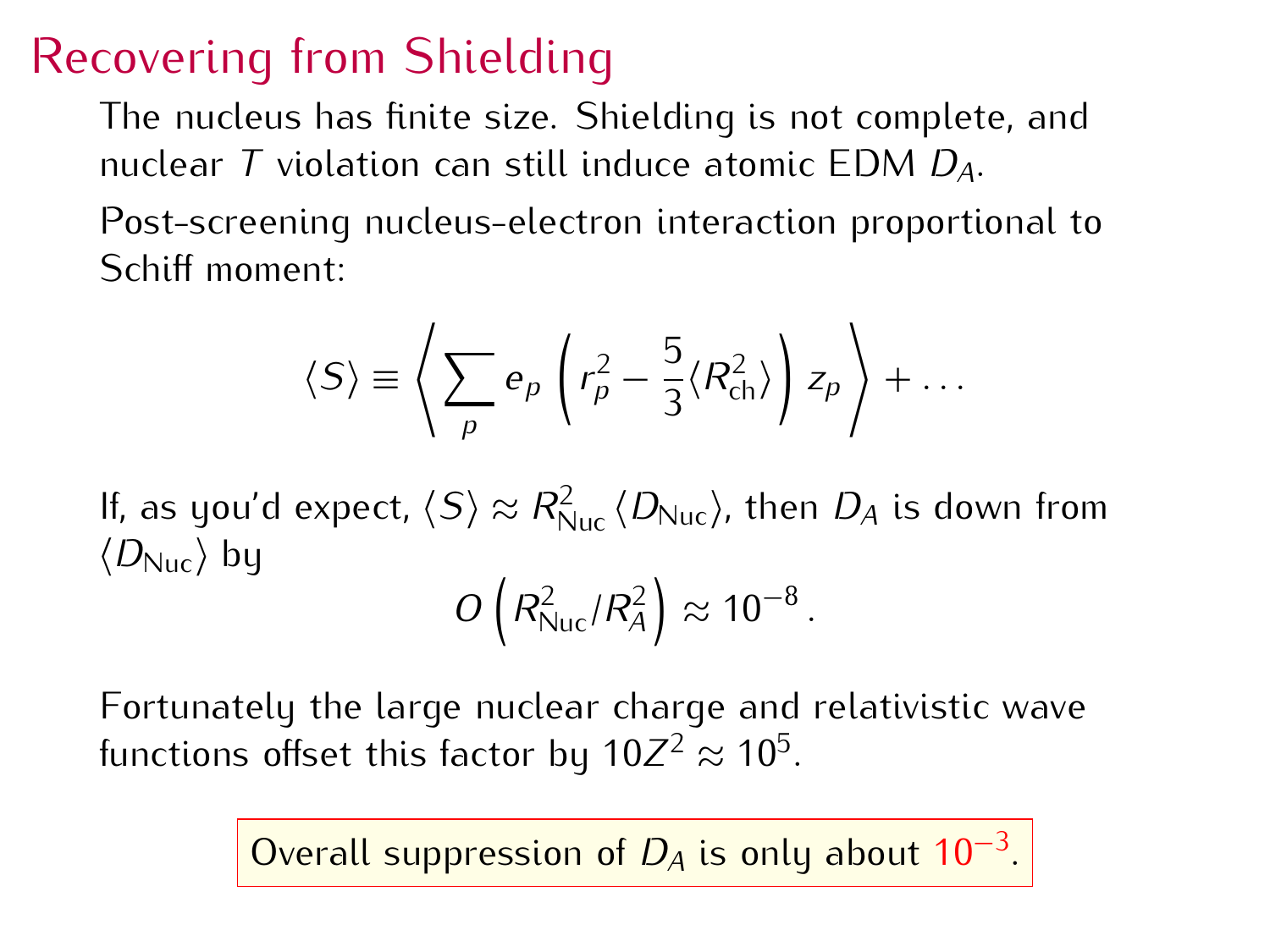Recovering from Shielding<br>The nucleus has finite size. Shielding is not complete, and nuclear *T* violation can still induce atomic EDM *D<sub>A</sub>*.

Post-screening nucleus-electron interaction proportional to Schiff moment:

$$
\langle S \rangle \equiv \left\langle \sum e_n \left( r_n^2 - \frac{5}{2} \langle R_{ch}^2 \rangle \right) z_n \right\rangle + \dots
$$
  
Can other *T*-odd moments play a significant role?  

$$
O\left(R_{\text{Nuc}}^2 / R_A^2\right) \approx 10^{-8}.
$$

functions offset this factor by  $10Z^2 \approx 10^5$ .

Overall suppression of *<sup>D</sup><sup>A</sup>* is only about <sup>10</sup>*−*<sup>3</sup> .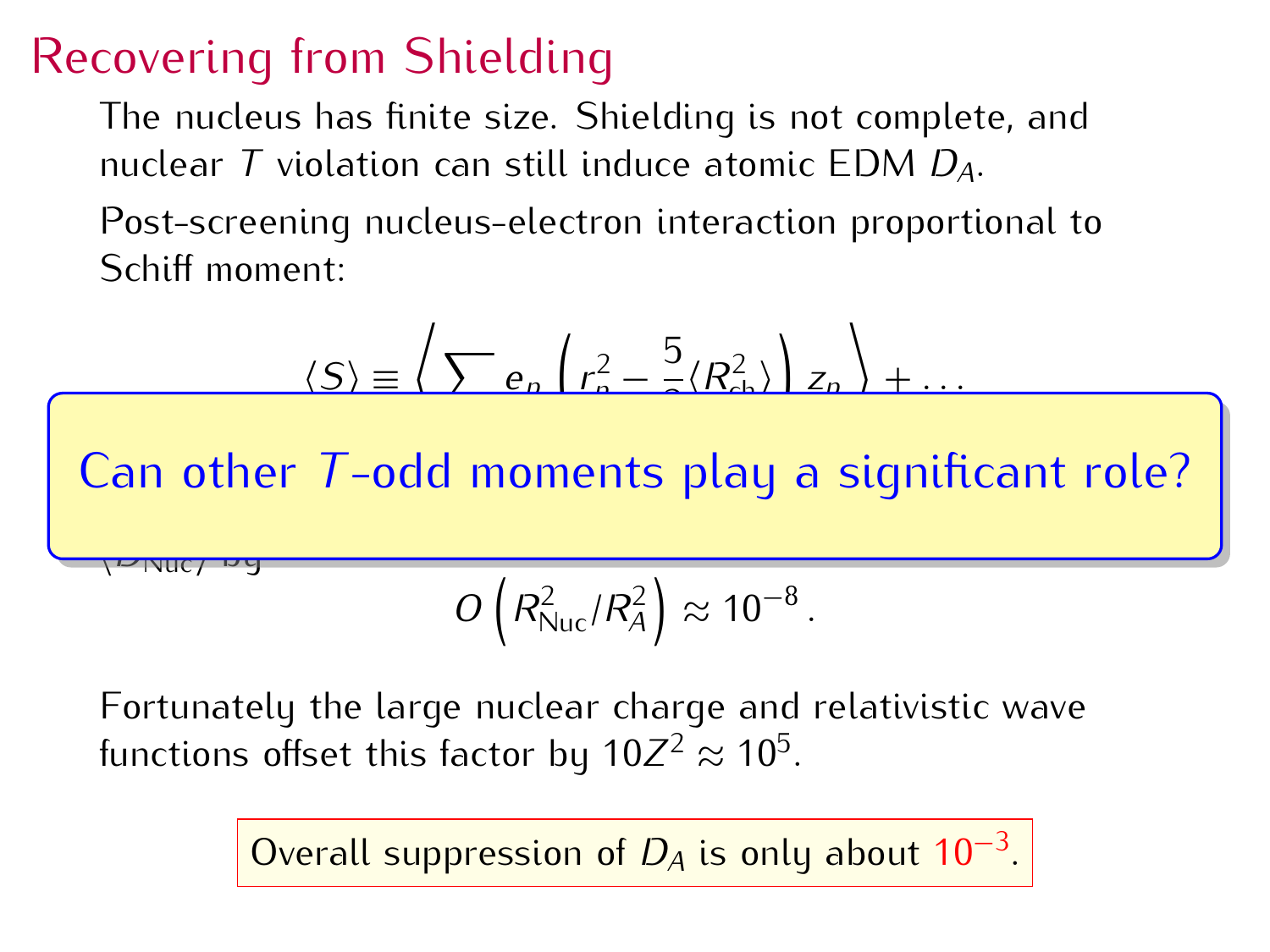$\cdot$  .

Theory for Heavy Nuclei *hSi* largest for large *<sup>Z</sup>* , so experiments are in heavy nuclei

Ab initio methods are making rapid progress, but

- $\mathbf{A} \cdot \mathbf{A} \cdot \mathbf{A} \cdot \mathbf{A} \cdot \mathbf{A} \cdot \mathbf{A} \cdot \mathbf{A} \cdot \mathbf{A} \cdot \mathbf{A} \cdot \mathbf{A} \cdot \mathbf{A} \cdot \mathbf{A} \cdot \mathbf{A} \cdot \mathbf{A} \cdot \mathbf{A} \cdot \mathbf{A} \cdot \mathbf{A} \cdot \mathbf{A} \cdot \mathbf{A} \cdot \mathbf{A} \cdot \mathbf{A} \cdot \mathbf{A} \cdot \mathbf{A} \cdot \mathbf{A} \cdot \mathbf{A} \cdot \mathbf{A} \cdot \mathbf{A} \cdot \mathbf{$ Interaction (from chiral EFT) has problems beyond *<sup>A</sup>* = 50.
	- $\frac{109}{10}$  and  $\frac{109}{10}$  or over these with rigid deformation such as such as 199Hg, or even those with rigid deformation such<br>as <sup>225</sup>Ra as  $^{225}$ Ra.

#### $SO<sub>2</sub>$

for the near future must rely on nuclear density-functional theory: Mean-field theory with phenomenological "density-dependent interactions" (Skyrme, Gogny, or successors) plus corrections, e.q.:

- $\triangleright$  projection of deformed wave functions onto states with qood particle number, angular momentum
- inclusion of small-amplitude zero-point motion (RPA)  $\frac{1}{2}$  inclusion of small-amplitude zero-point motion (RPA)
- $m$  $m$ g of mean fields with different character (GCM)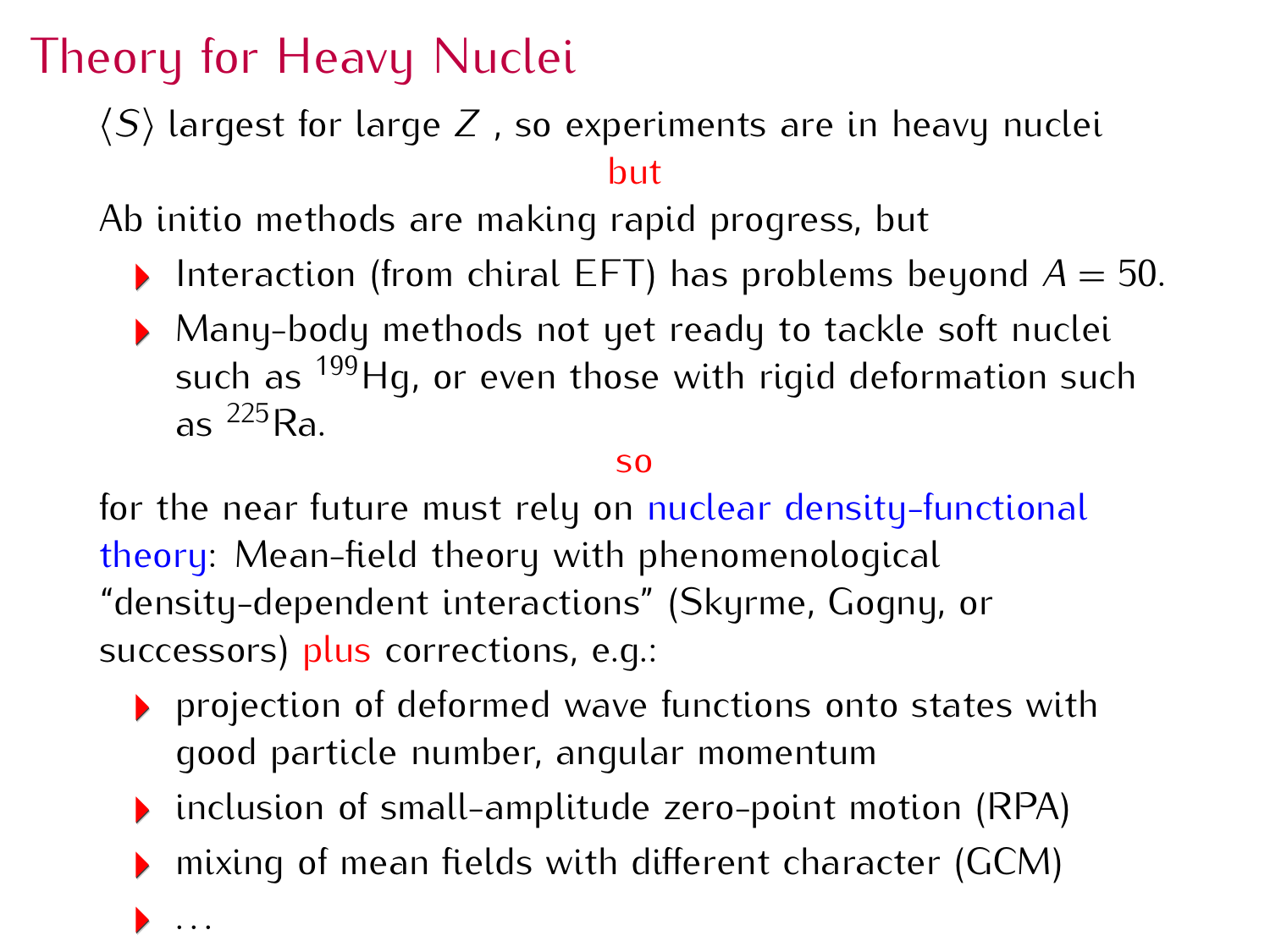## Skyrme DFT

#### Zr-102: normal density and pairing density HFB, 2-D lattice, SLy4 + volume pairing

Ref: Artur Blazkiewicz, Vanderbilt, Ph.D. thesis (2005)



HFB:  $β_2$ <sup>(p)</sup>=0.43



% 2/26/10 Contract the Contract of Contract of Contract of Contract of Contract of Contract of Contract of Contract of Contract of Contract of Contract of Contract of Contract of Contract of Contract of Contract of Contrac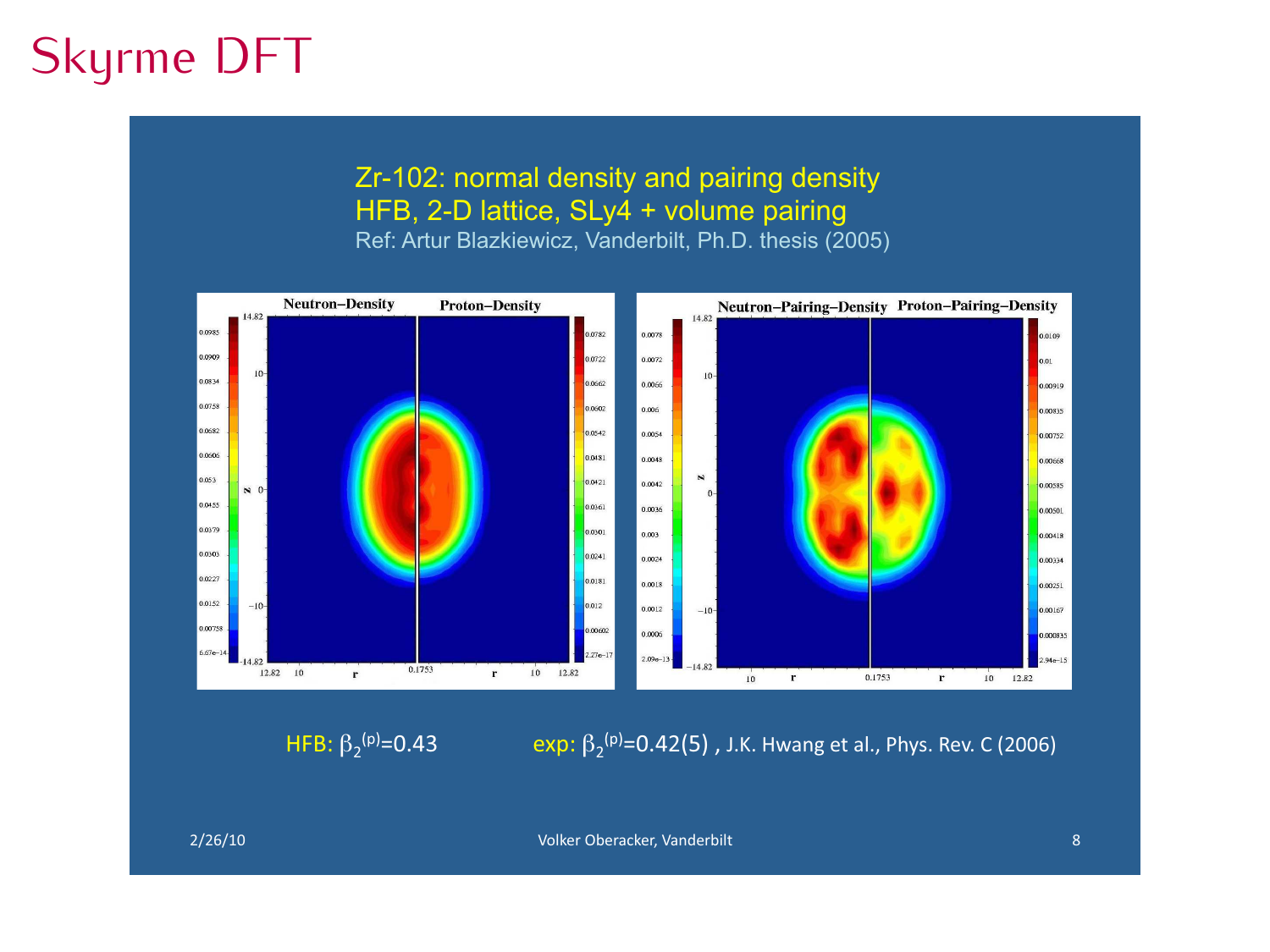## Applied Everywhere

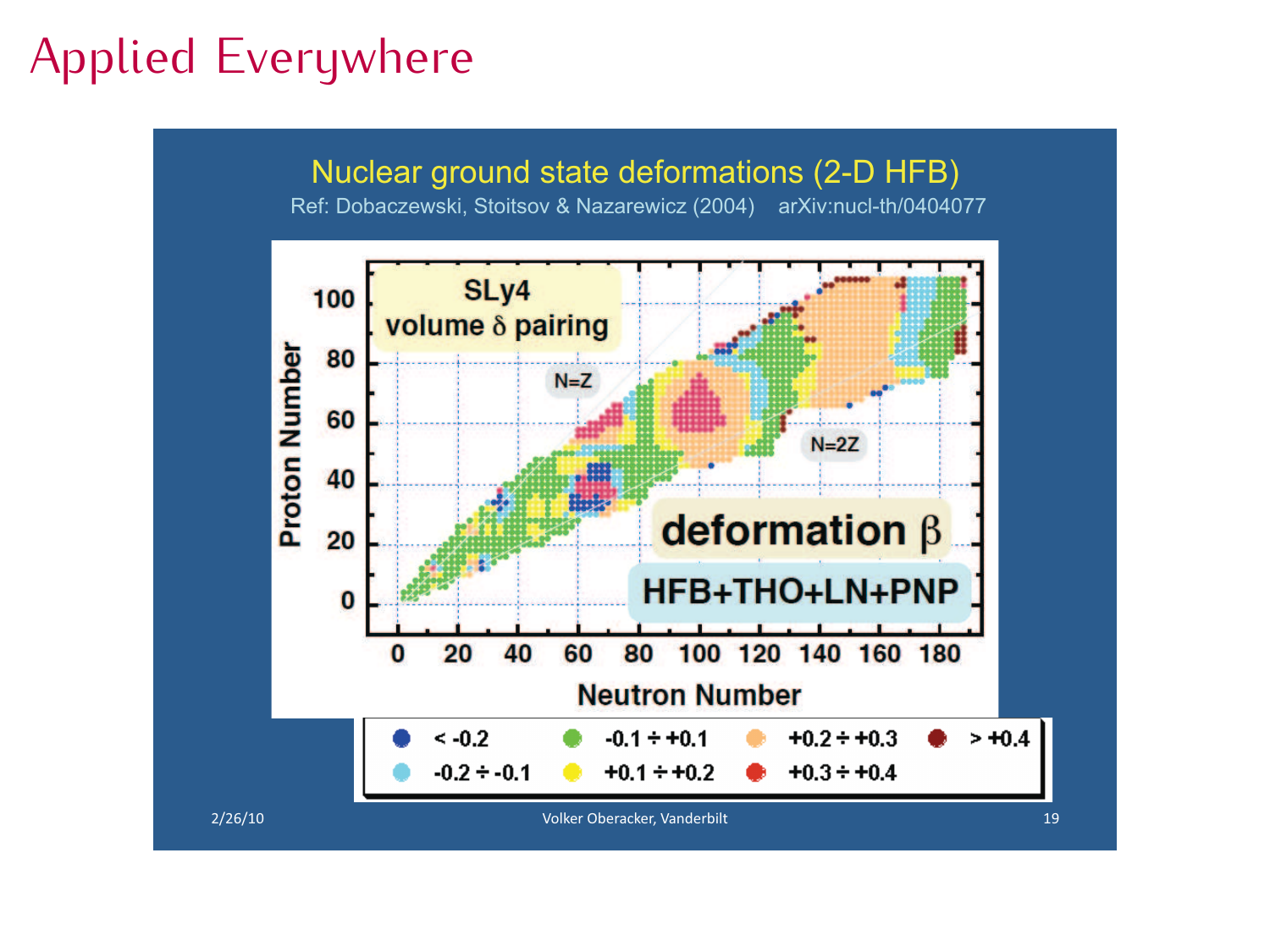#### Varieties of Recent Schiff-Moment Calculations Varieties of Recent Schiff-Moment Calculations

Need to calculate

$$
\langle S \rangle = \sum_{m} \frac{\langle 0 | S | m \rangle \langle m | V_{PT} | 0 \rangle}{E_0 - E_m} + c.c.
$$

where  $H = H_{\text{strona}} + V_{PT}$ .

- *<sup>H</sup>*s*trong* represented either by Skyrme density functional or by simpler effective interaction, treated on top of separate mean field.
- mean field. *<sup>V</sup>PT* either included nonperturbatively or via explicit sum
- $\triangleright$  Nucleus either forced artificially to be spherical or allowed to deform. allowed to deform.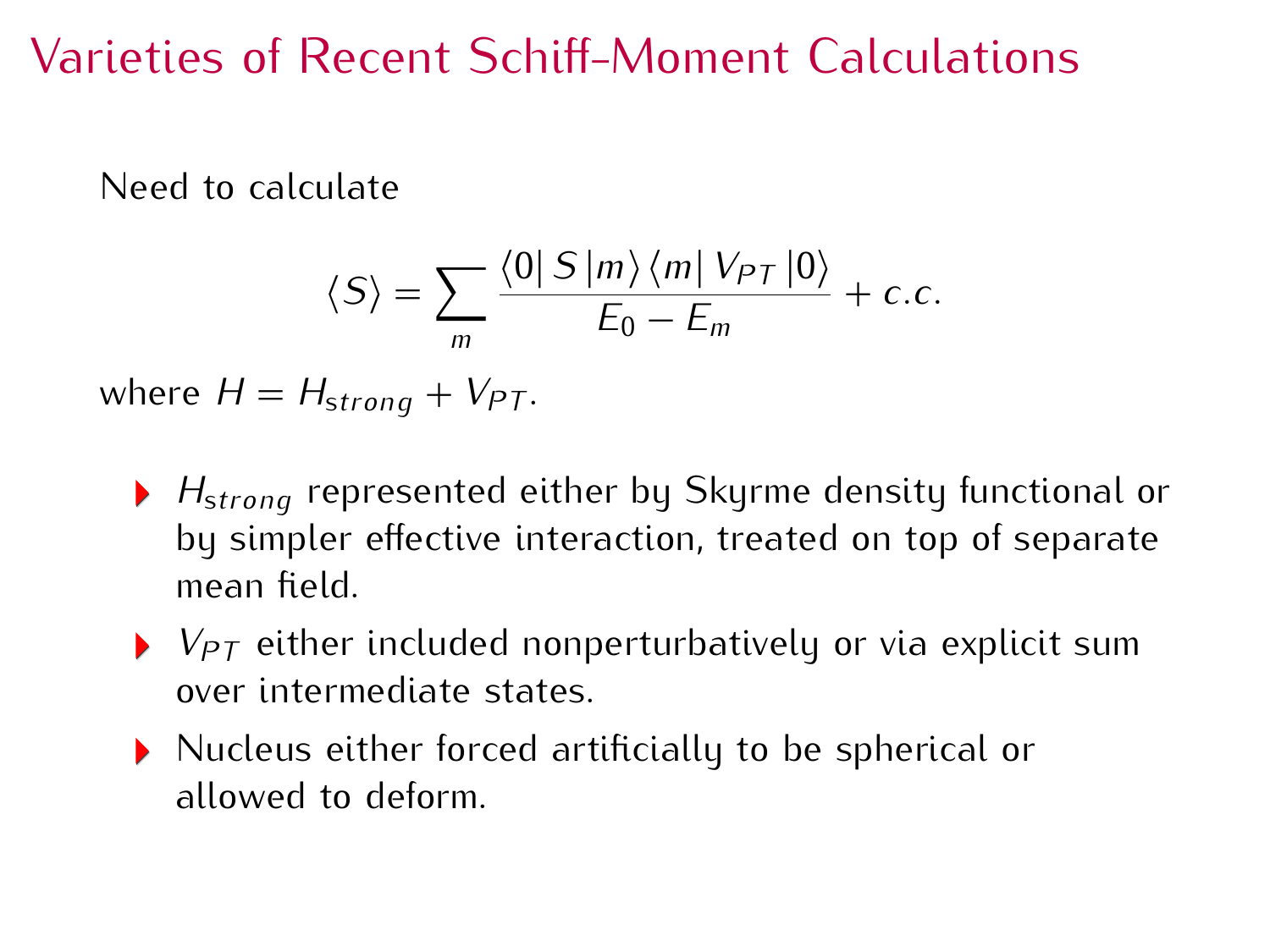# <sup>199</sup>Hg via Explicit RPA in Spherical Mean Field<br>1. Skyrme HFB (mean-field theory with pairing) in <sup>198</sup>Hg.

- 1. Skyrme HFB (mean-field theory with pairing) in 199Hg.<br>2. Polarization of coro by last poutron and action of  $V_{\text{ext}}$ .
- 2. Polarization of core by last neutron and action of  $V_{PT}$ , tractod as evolicit corrections in quasinerticle PPA, wh treated as explicit corrections in quasiparticle RPA, which sums over intermediate states.

| $\langle S \rangle_{\text{Hg}} \equiv a_0 g \bar{g}_0 + a_1 g \bar{g}_1 + a_2 g \bar{g}_2$ (e fm <sup>3</sup> ) |                |                |                |
|-----------------------------------------------------------------------------------------------------------------|----------------|----------------|----------------|
|                                                                                                                 | a <sub>0</sub> | a <sub>1</sub> | a <sub>2</sub> |
| $SkM^*$                                                                                                         | 0.009          | 0.070          | 0.022          |
| <b>SkP</b>                                                                                                      | 0.002          | 0.065          | 0.011          |
| <b>SIII</b>                                                                                                     | 0.010          | 0.057          | 0.025          |
| SLy4                                                                                                            | 0.003          | 0.090          | 0.013          |
| SkO'                                                                                                            | 0.010          | 0.074          | 0.018          |
|                                                                                                                 |                |                |                |
| Dmitriev & Senkov RPA                                                                                           | 0.0004         | 0.055          | 0.009          |
|                                                                                                                 |                |                |                |

range of randmon here doesn't look too bad. But these calculations are not the end of the story...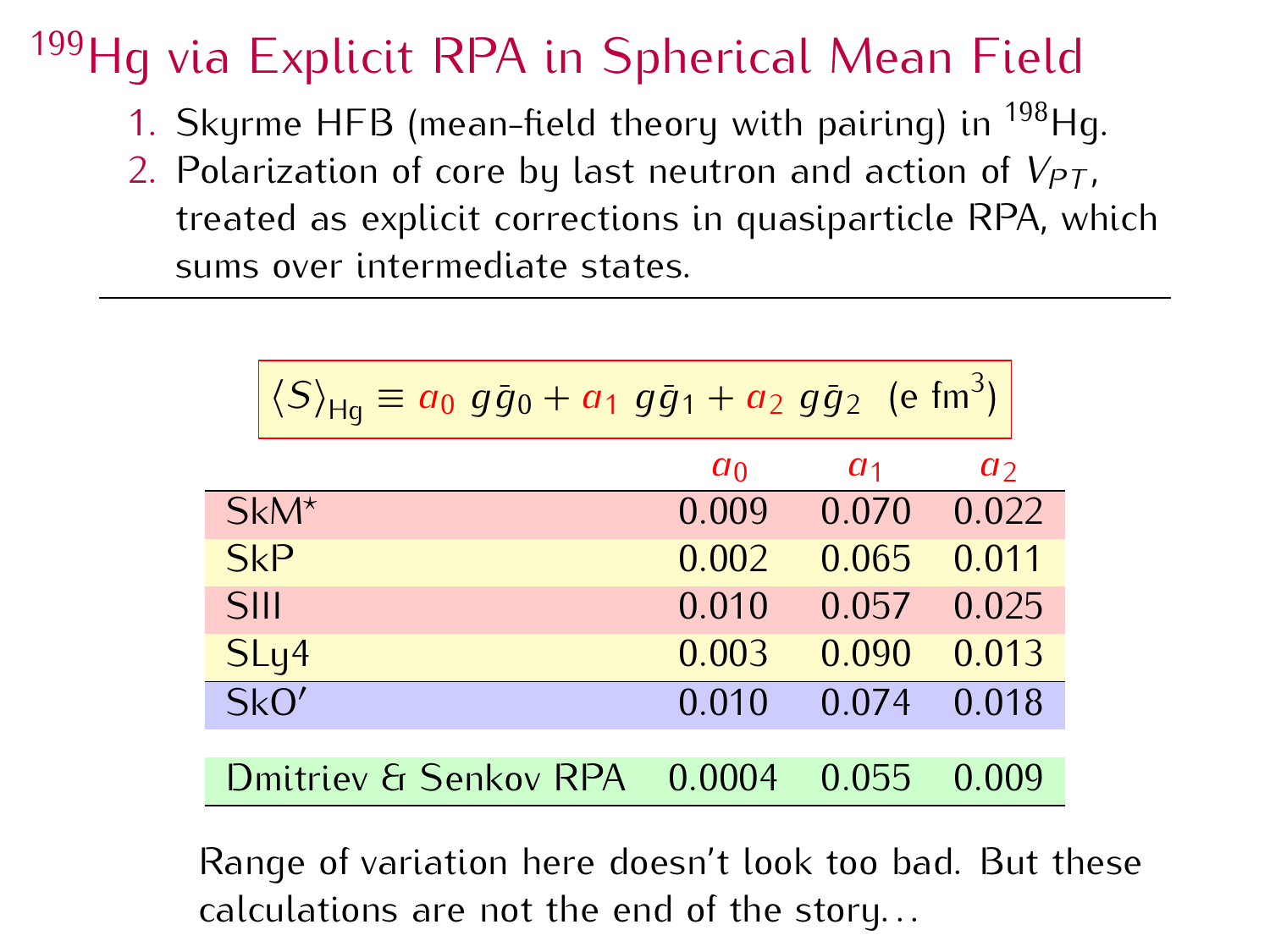$D$  exchanges and Angular-Momentum Restoration If deformed state *<sup>|</sup>*Ψ*<sup>K</sup> <sup>i</sup>* has good intr. *<sup>J</sup><sup>z</sup>* <sup>=</sup> *<sup>K</sup>*, average over angles gives:

$$
|J,M\rangle = \frac{2J+1}{8\pi^2} \int D_{MK}^{J*}(\Omega) R(\Omega) | \Psi_K \rangle d\Omega
$$

Matrix elements (with more detailed notation):

$$
\langle J, M | S_m | J', M' \rangle \propto \int \int \sum_j d\Omega \, d\Omega' \times \text{(some D-functions)}
$$

$$
\times \langle \Psi_K | R^{-1}(\Omega') S_n R(\Omega) | \Psi_K \rangle
$$

$$
\xrightarrow{\text{rigid defm.}} (\text{Geometric factor}) \times \underbrace{\langle \Psi_K | S_z | \Psi_K \rangle}_{\langle S \rangle_{\text{intr.}}}
$$
\nFor expectation value in  $J = \frac{1}{2}$  state:

$$
\langle S \rangle = \langle S_z \rangle_{J=\frac{1}{2},M=\frac{1}{2}} \Longrightarrow \begin{cases} \langle S \rangle_{\text{intr.}} & \text{spherical nucleus} \\ \frac{1}{3} \langle S \rangle_{\text{intr.}} & \text{rigidly deformed nucleus} \end{cases}
$$

 $\overline{a}$ 

Exact answer somewhere in between.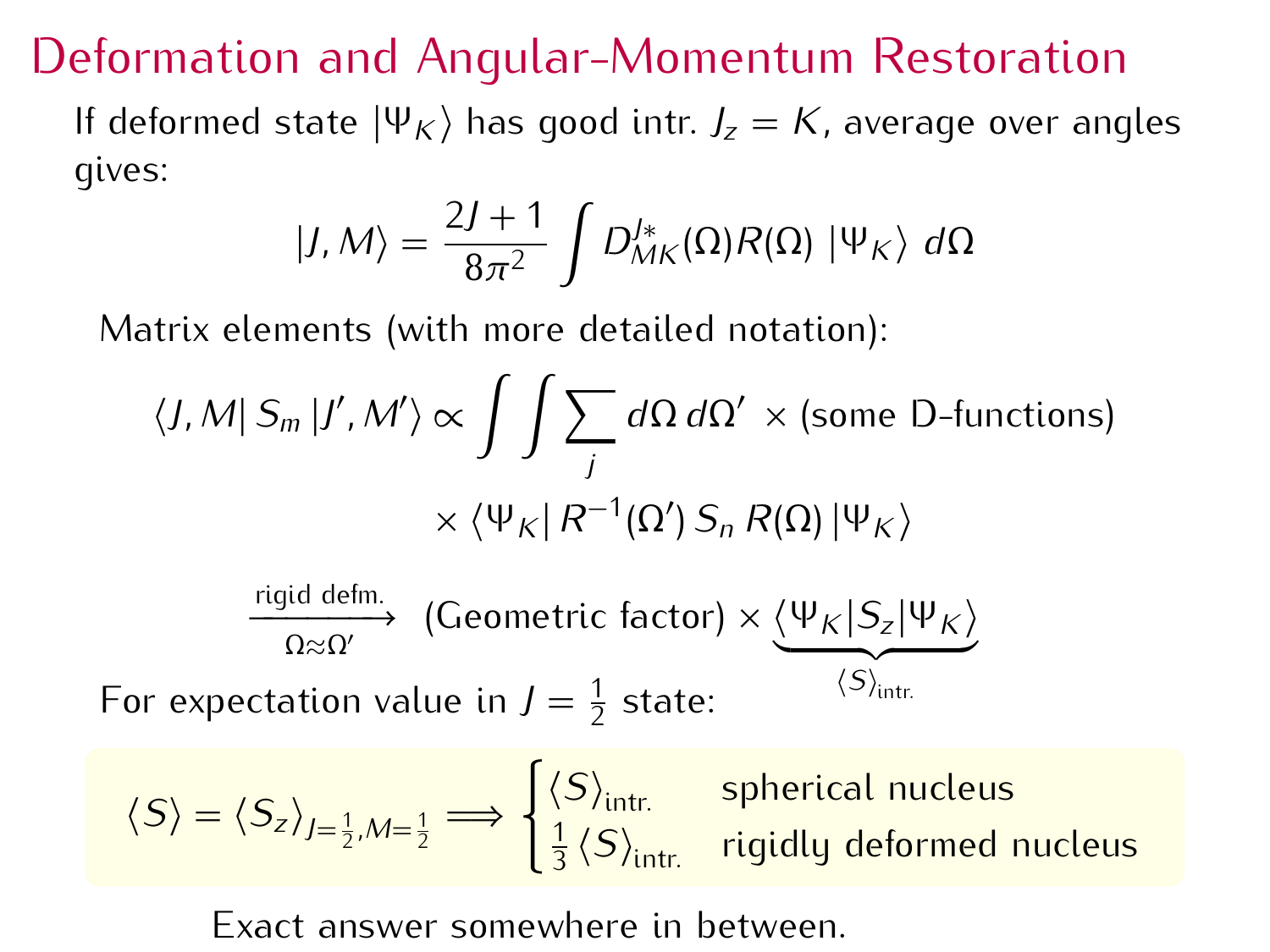# Deformed Mean-Field Calculation Directly in <sup>199</sup>Hg<br>Deformation actually small and soft — perhaps worst case

scenario for mean-field. But in heavy odd nuclei, that's the limit of current technology<sup>1</sup>.  $V_{PT}$  included nonperturbatively and calculation done in one step. Includes more physics than RPA (deformation), plus economy of approach. Otherwise should be more or less equivalent.



Oscillating *PT* -odd indicates delicate Schiff moment. Schiff moment.

 $^1$ Has some "issues": doen't get ground-state spin correct, limited for now to axially-<br>summetric minima, which are sometimes a little unstable, true minimum probably not symmetric minima, which are sometimes a little unstable, true minimum probably not axially symmetric . . .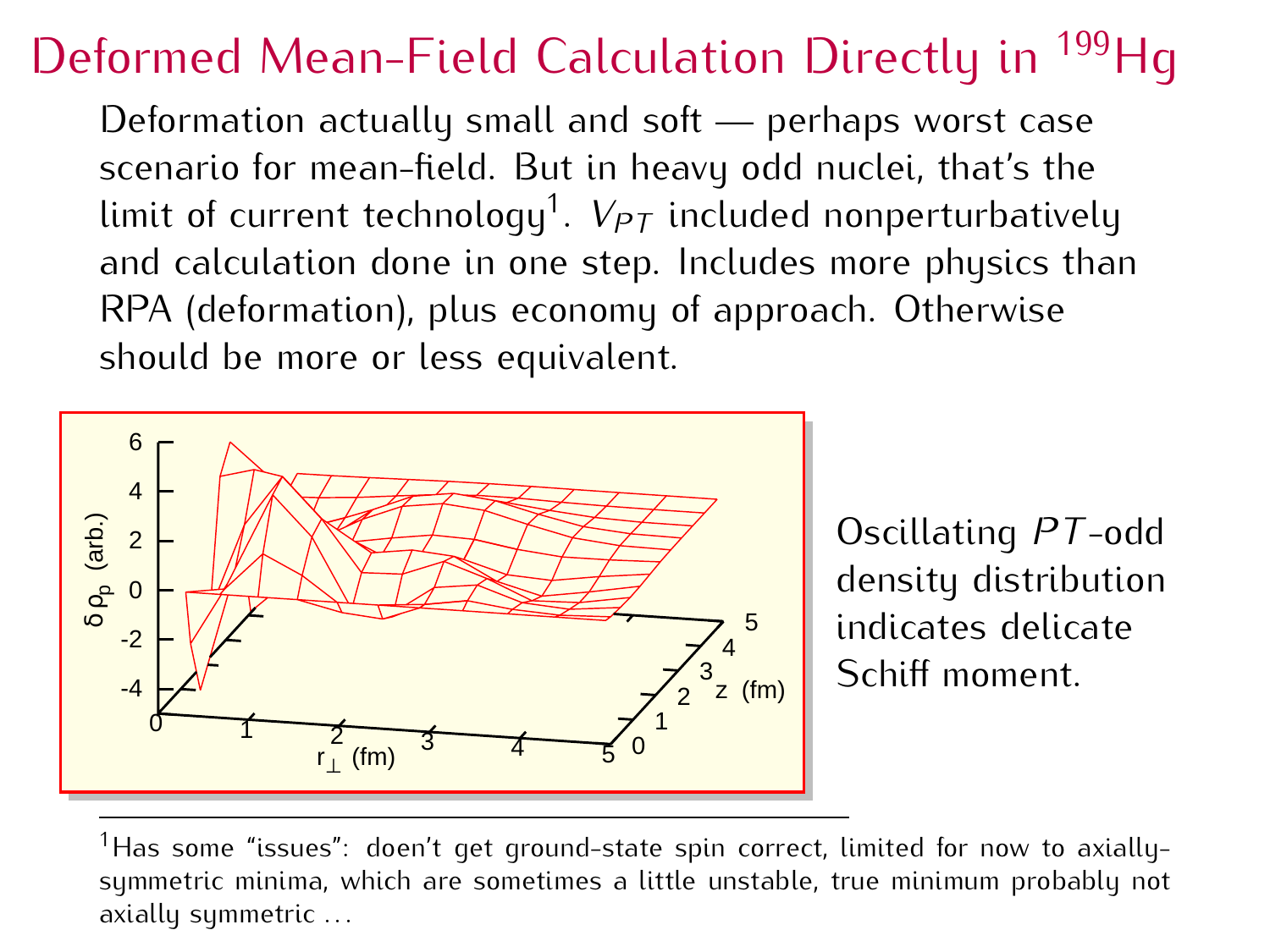Like before, use a number of Skyrme functionals:

|                  |             | $E_{\text{qs}}$ | $\beta$      | $E_{\text{exc.}}$ | a <sub>0</sub> | a <sub>1</sub> | a <sub>2</sub> |
|------------------|-------------|-----------------|--------------|-------------------|----------------|----------------|----------------|
| SLy4             | <b>HF</b>   | $-1561.42$      | $-0.13$      | 0.97              | 0.013          | $-0.006$       | 0.022          |
| <b>SIII</b>      | <b>HF</b>   | $-1562.63$      | $-0.11$      | $\mathbf{0}$      | 0.012          | 0.005          | 0.016          |
| SV               | <b>HF</b>   | $-1556.43$      | $-0.11$      | 0.68              | 0.009          | $-0.0001$      | 0.016          |
| SLy4             | <b>HFB</b>  | $-1560.21$      | $-0.10$      | 0.83              | 0.013          | $-0.006$       | 0.024          |
| SkM <sup>*</sup> | <b>HFB</b>  | $-1564.03$      | $\mathbf{0}$ | 0.82              | 0.041          | $-0.027$       | 0.069          |
|                  |             |                 |              |                   |                |                |                |
| Fav. RPA         | <b>QRPA</b> |                 |              |                   | 0.010          | 0.074          | 0.018          |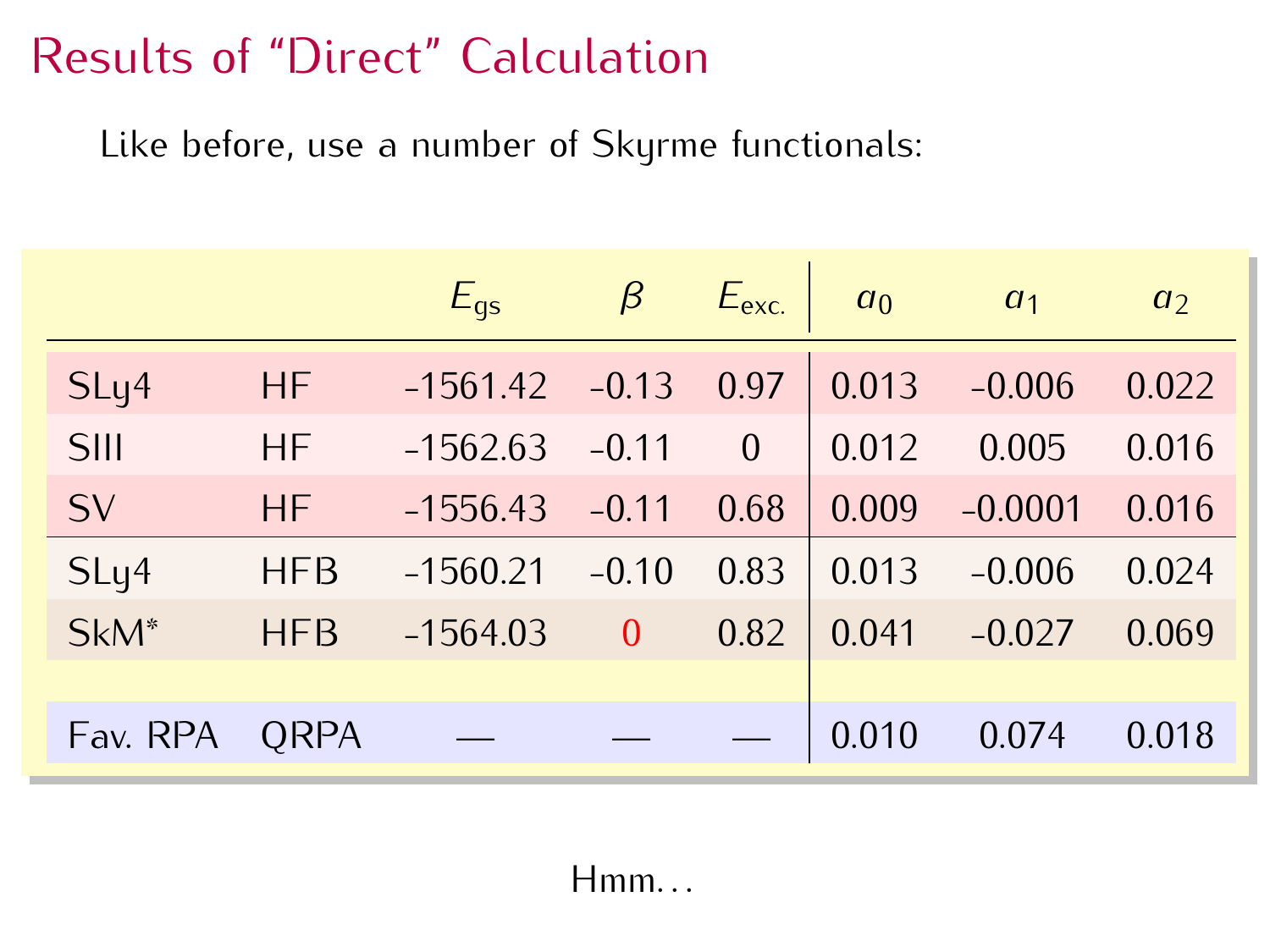# What to Do About Discrepancy

- Authors of these papers need to reveal, constant interpolate between their results. (This will be done, at least to some<br>oxfont.)
- extent.)<br>Improve treatment further:
	- $\blacktriangleright$  Variation after projection
	- Triaxial deformation  $\mathbf{b}$  . Triaxial deformation

## Ultimate goal: mixing of many mean fields, aka "generator coordinates"

Still a ways on because of all reduces marriaging generator coordinates to density functionals.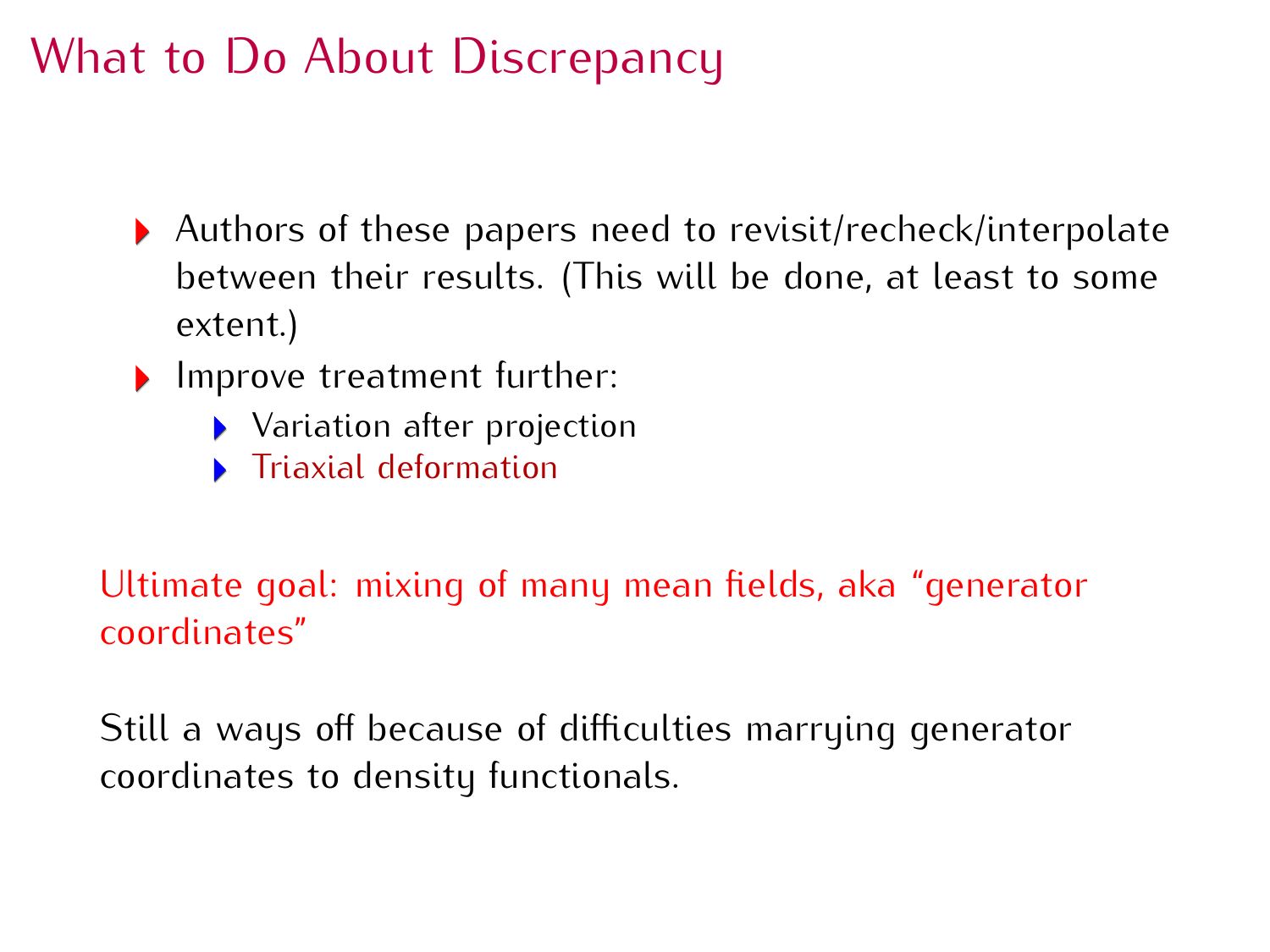# Schiff Moment with Octupole Deformation

Here we treat always *<sup>V</sup>PT* as explicit perturbation:

$$
\langle S \rangle = \sum_{m} \frac{\langle 0 | S | m \rangle \langle m | V_{PT} | 0 \rangle}{E_0 - E_m} + c.c.
$$

where  $|0\rangle$  is unperturbed ground state.



Calculated <sup>225</sup>Ra density

Ground state has nearly-degenerate partner  $|0\rangle$  with same opposite parity and same intrinsic structure, so: opposite parity and same intrinsic structure, so:

$$
\langle S \rangle \longrightarrow \frac{\langle 0 | S | \bar{0} \rangle \langle \bar{0} | V_{PT} | 0 \rangle}{E_0 - E_{\bar{0}}} + c.c. \quad \propto \quad \frac{\langle S \rangle_{\text{intr.}} \langle V_{PT} \rangle_{\text{intr.}}}{E_0 - E_{\bar{0}}}
$$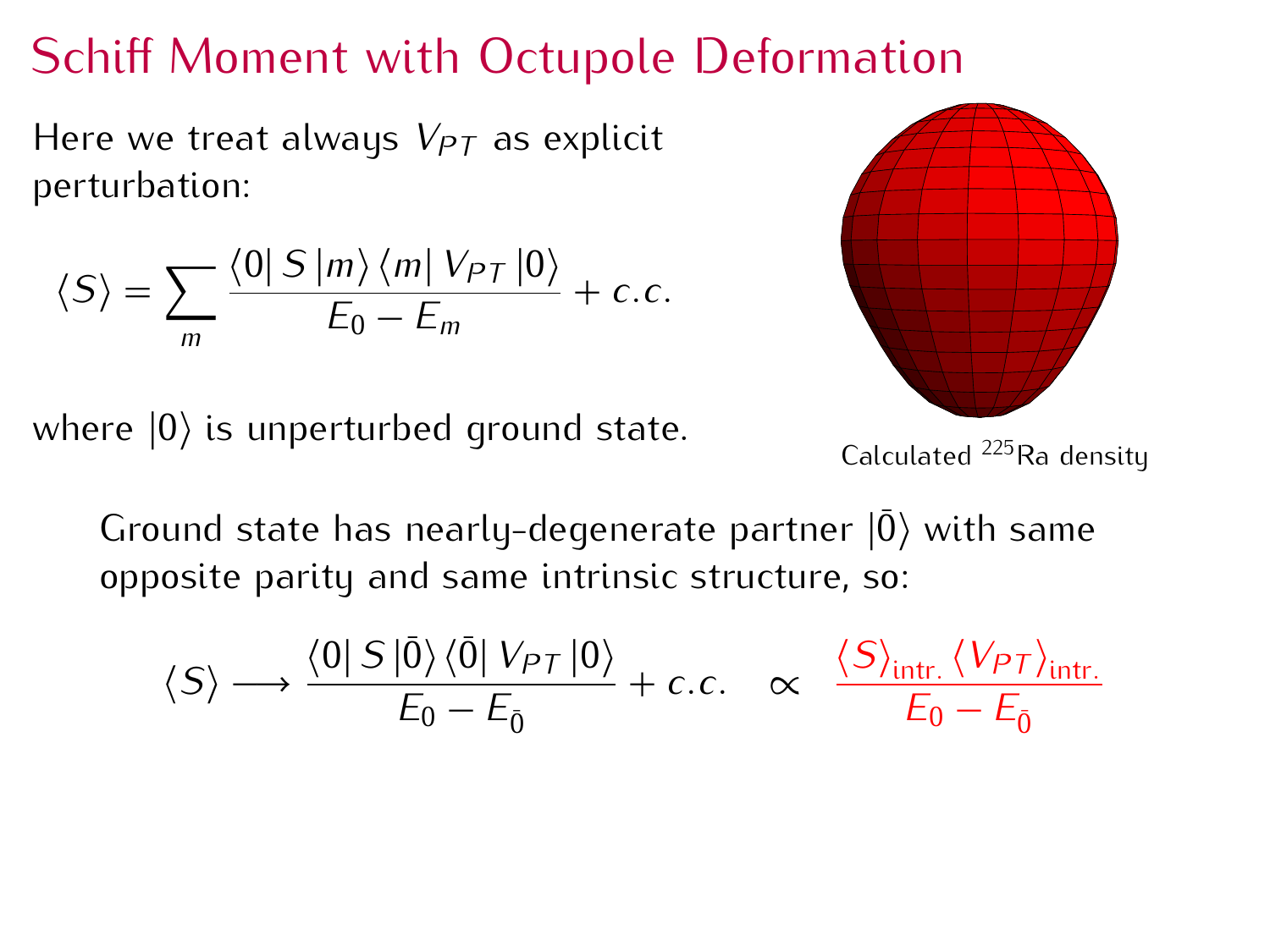## Schiff Moment with Octupole Deformation

Here we treat always *<sup>V</sup>PT* as explicit perturbation:

$$
\langle S \rangle = \sum_{m} \frac{\langle 0 | S | m \rangle \langle m | V_{PT} | 0 \rangle}{E_0 - E_m} + c.c.
$$

where  $|0\rangle$  is unperturbed ground state.



Calculated <sup>225</sup>Ra density

Ground state has nearly-degenerate partner  $|0\rangle$  with same opposite parity and same intrinsic structure, so: opposite parity and same intrinsic structure, so:

$$
\langle S \rangle \longrightarrow \frac{\langle 0 | S | \bar{0} \rangle \langle \bar{0} | V_{PT} | 0 \rangle}{E_0 - E_{\bar{0}}} + c.c. \propto \frac{\langle S \rangle_{\text{intr.}} \langle V_{PT} \rangle_{\text{intr.}}}{E_0 - E_{\bar{0}}}
$$
  
Why is this? See next slide.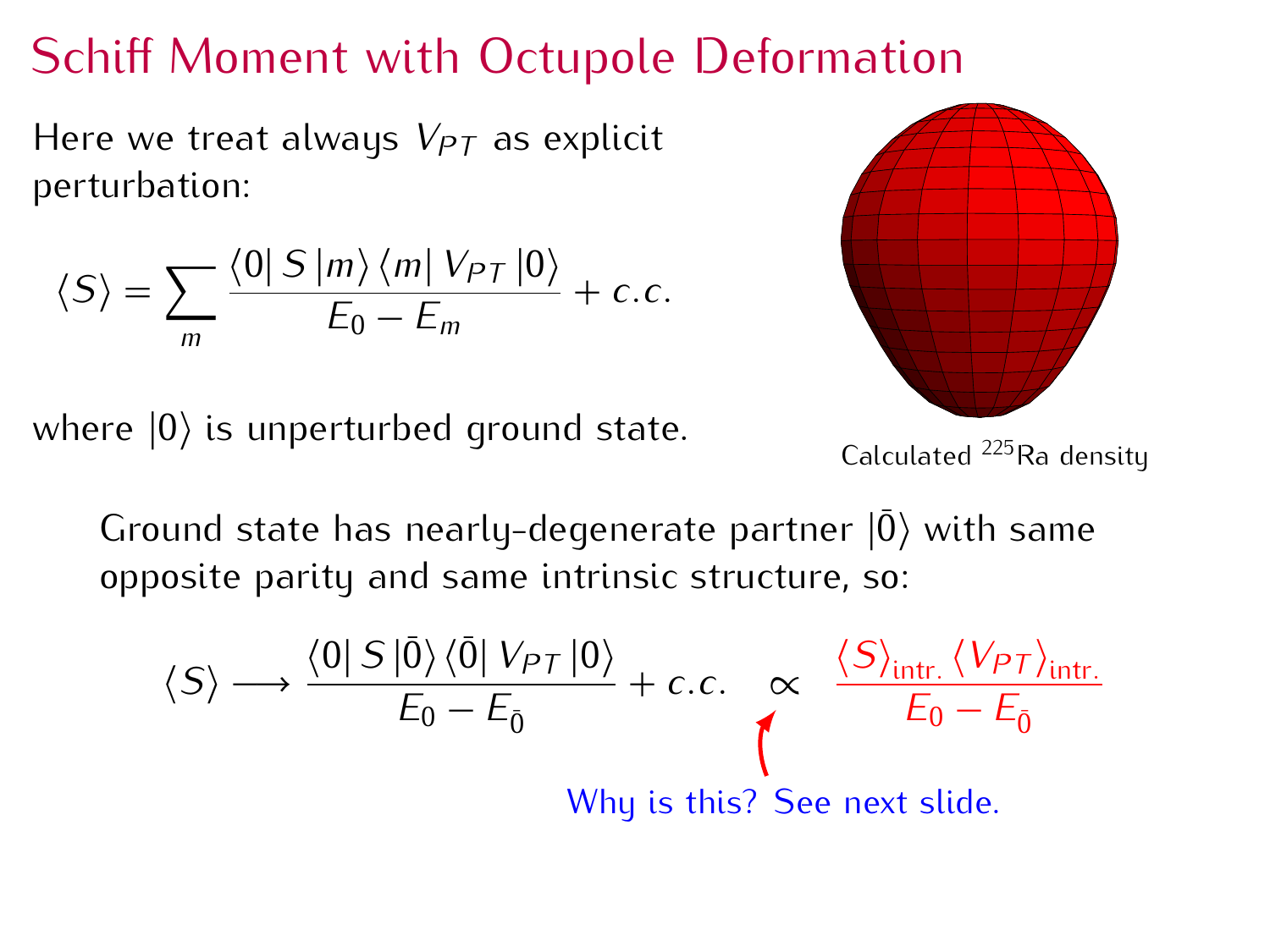# Schiff Moment with Octupole Deformation

Here we treat always *<sup>V</sup>PT* as explicit perturbation:

$$
\langle S \rangle = \sum_{m} \frac{\langle 0 | S | m \rangle \langle m | V_{PT} | 0 \rangle}{E_0 - E_m} + c.c.
$$

where *<sup>|</sup>*0*<sup>i</sup>* is unperturbed ground state.



Calculated <sup>225</sup>Ra density

Ground state has nearly-degenerate partner  $|0\rangle$  with same opposite parity and same intrinsic structure, so: opposite parity and same intrinsic structure, so:

$$
\langle S \rangle \longrightarrow \frac{\langle 0 | S | \bar{0} \rangle \langle \bar{0} | V_{PT} | 0 \rangle}{E_0 - E_{\bar{0}}} + c.c. \propto \frac{\langle S \rangle_{\text{intr.}} \langle V_{PT} \rangle_{\text{intr.}}}{E_0 - E_{\bar{0}}}
$$
  
Why is this? See next slide.

 $\langle S \rangle$  is large because  $\langle S \rangle_{\text{intr.}}$  is collective and  $E_0 - E_{\bar{0}}$  is small.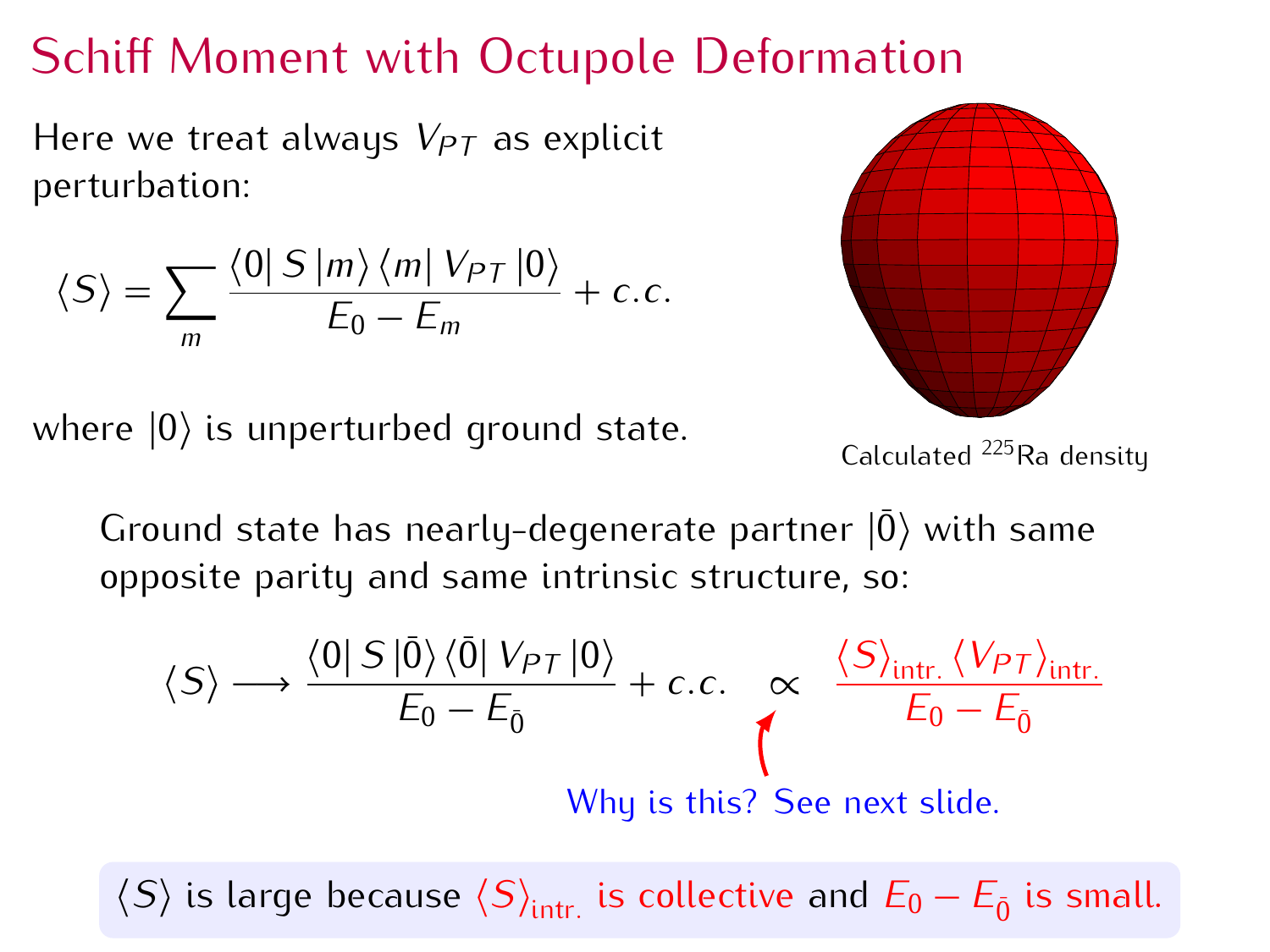# A Little on Parity Doublets

When intrinsic state **(e**) is asymmetric, it breaks parity.

In the same way we get good *<sup>J</sup>*, we average over orientations to get states with good parity:

$$
|\pm\rangle = \frac{1}{\sqrt{2}}(|\bullet\rangle \pm |\bullet\rangle)
$$

 $|0\rangle = |+\rangle$  and  $|\overline{0}\rangle = |-\rangle$ , we get

$$
\langle S \rangle \approx \frac{\langle 0 | S_z | \bar{0} \rangle \langle \bar{0} | V_{PT} | 0 \rangle}{E_0 - E_{\bar{0}}} + c.c.
$$

And in the rigid-deformation limit

$$
\langle 0|O|\bar{0}\rangle \propto \langle \bigcirc |O|\bigcirc \rangle = \langle O \rangle_{\text{intr.}}
$$

again like angular momentum.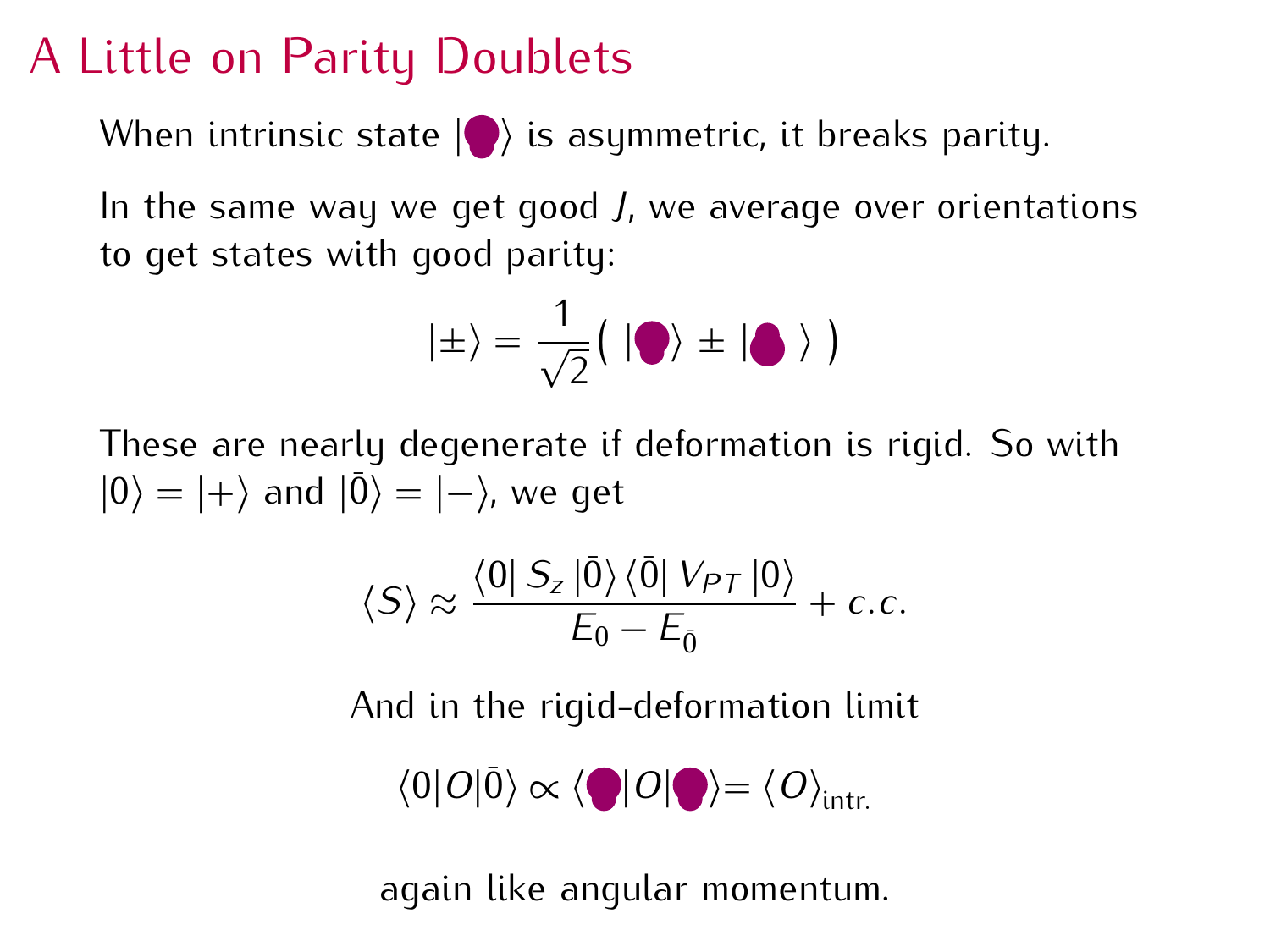# Spectrum of  $^{225}$ Ra

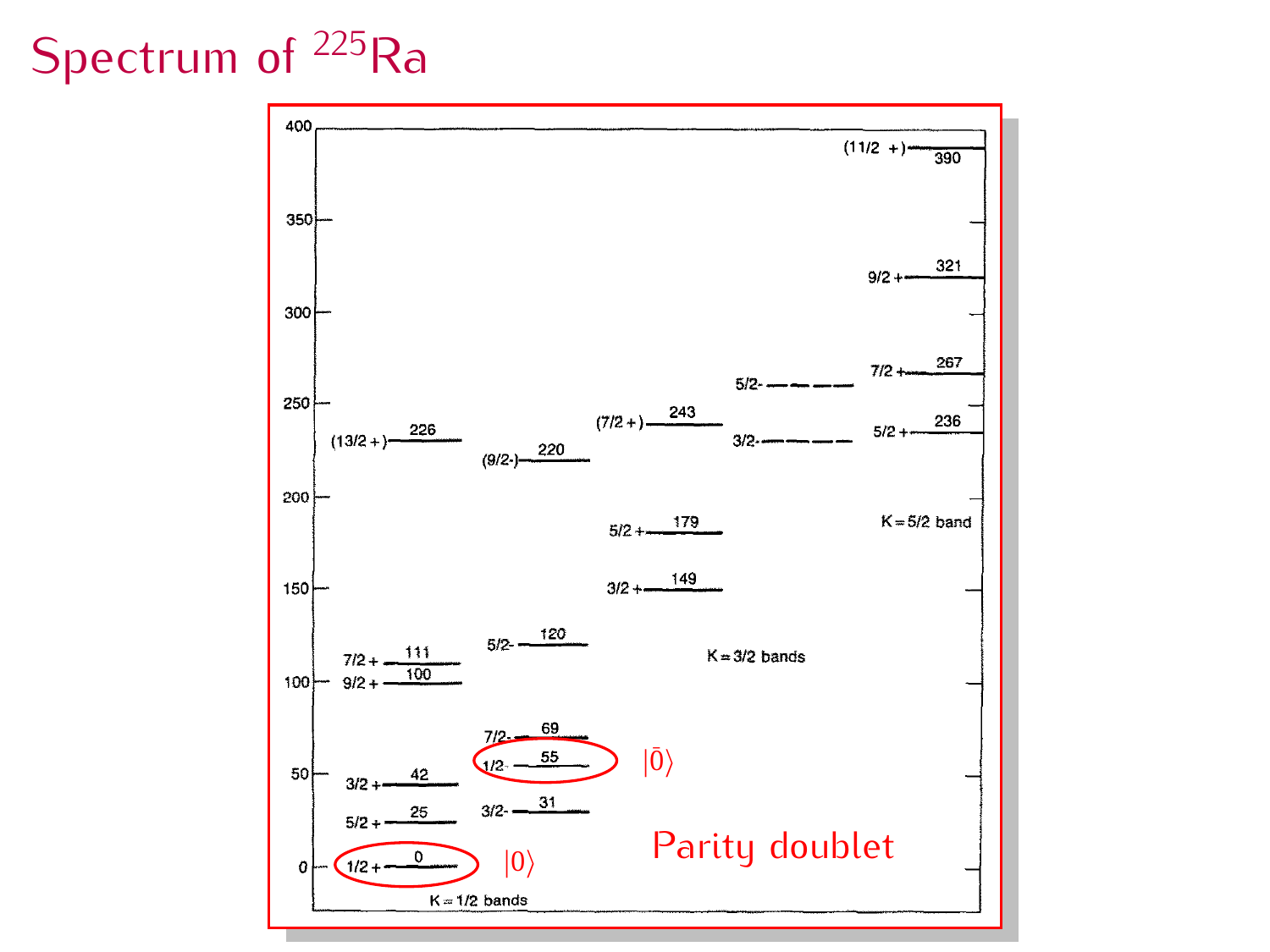## <sup>225</sup>Ra Results

Hartree-Fock calculation with our favorite interaction SkO' gives

$$
\langle S \rangle_{\text{Ra}} = -1.5 \; g\bar{g}_0 \; + 6.0 \; g\bar{g}_1 \; - 4.0 \; g\bar{g}_2 \; \text{(e fm}^3\text{)}
$$

Larger by over 100 than in  $199$  Hg!

Variation a factor of 2 or 3. But, as you'll see, we should be able to do better!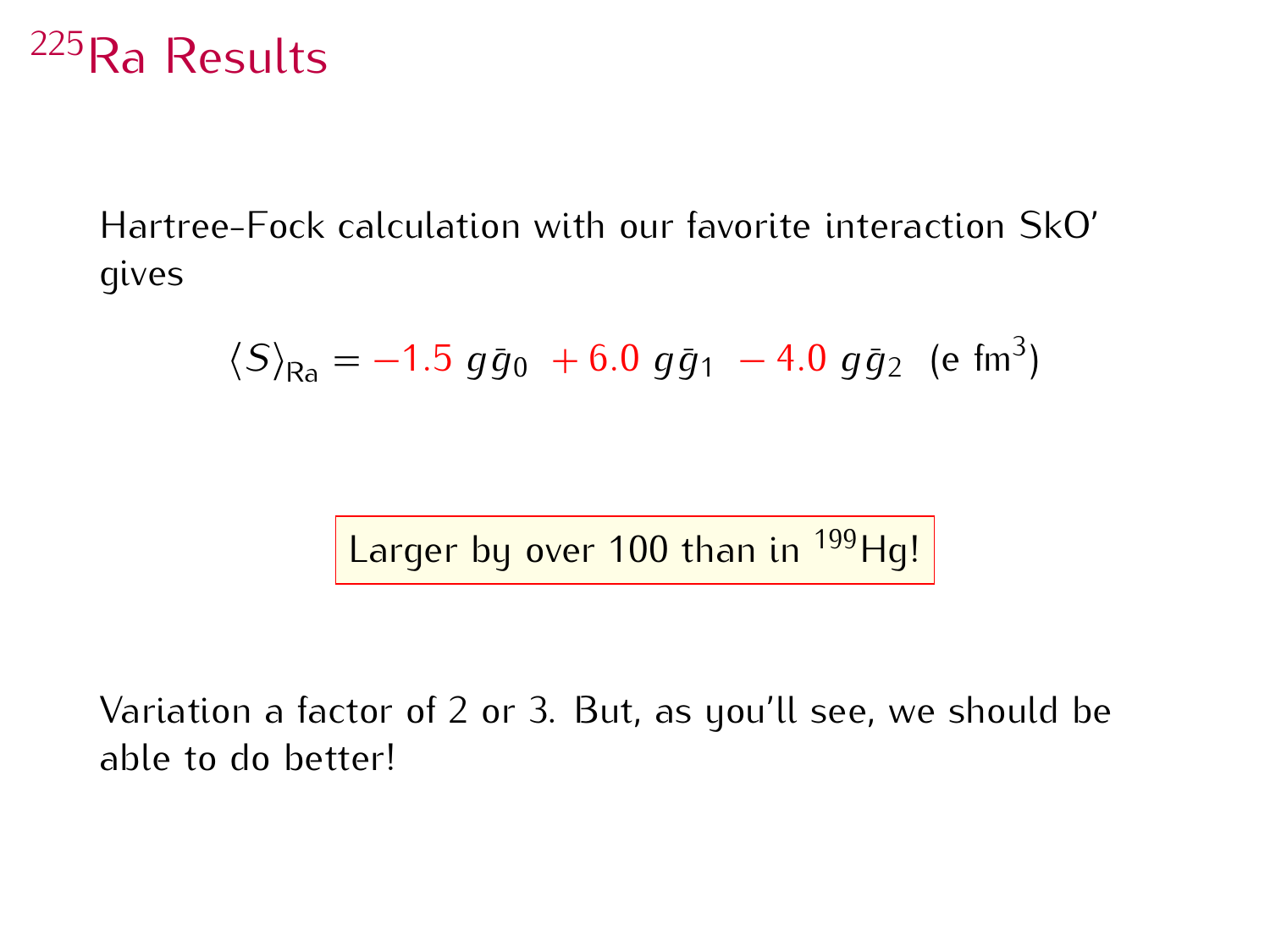#### Current "Assessment" of Uncertainties Current "Assessment" of Uncertainties

Judgment in review article from last year (based on spread in reasonable calculations):

| Best value       |     |                | Range          |                    |                                                                                                                                                                   |  |
|------------------|-----|----------------|----------------|--------------------|-------------------------------------------------------------------------------------------------------------------------------------------------------------------|--|
|                  |     | a <sub>2</sub> | a <sub>0</sub> | a <sub>1</sub>     | a <sub>2</sub>                                                                                                                                                    |  |
|                  |     |                |                |                    |                                                                                                                                                                   |  |
|                  |     |                |                |                    |                                                                                                                                                                   |  |
| $^{225}$ Ra -1.5 | 6.0 |                | $-1 - -6$      | $4 - 24$ $-3 - 15$ |                                                                                                                                                                   |  |
|                  |     | $a_0$ $a_1$    | $-4.0$         |                    | $^{199}$ Hq 0.01 $\pm 0.02$ 0.02 0.005 - 0.05 - 0.03 - +0.09 0.01 - 0.06<br>$129$ Xe $-0.008$ $-0.006$ $-0.009$ $-0.005$ $-0.05$ $-0.003$ $-0.05$ $-0.005$ $-0.1$ |  |

Uncertainties pretty large, particularly for  $a_1$  in <sup>199</sup>Hg (range includes zero). How can we reduce them?  $i$  includes  $z_i$ ,  $j_i$  and  $z_i$  and  $m$  reduce them?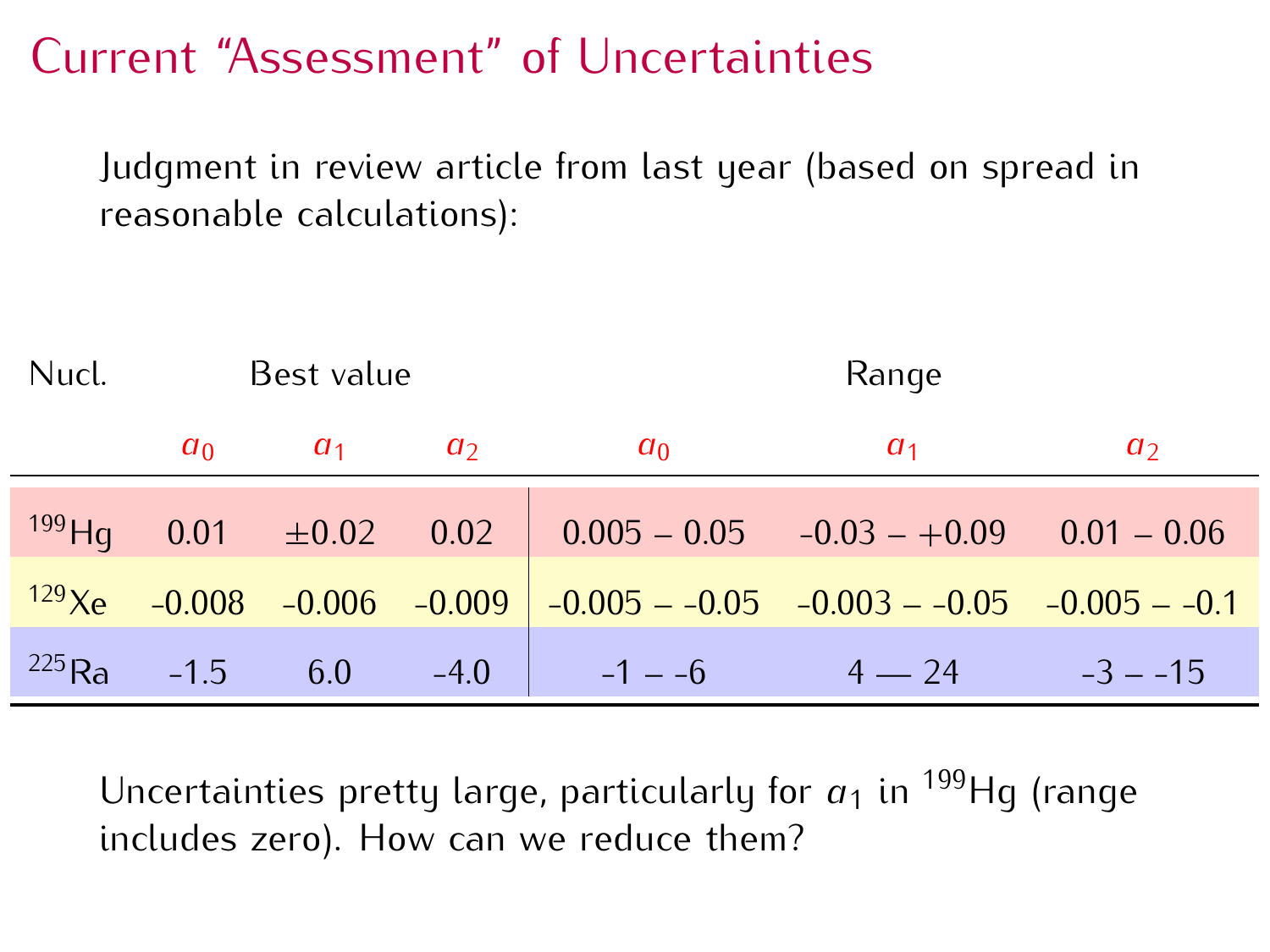# Reducing Uncertainty: Hg

Improving many-body theory to handle soft deformation,<br>though probably necessary, is tough. But can also try to optimize density functional. optimize density functional.



**Isoscalar dipole operator**<br>contains  $r^2z$  just like Schiff operator. Can see how well<br>functionals reproduce measured functionals reproduce measured<br>distributions o.g. in 208Db aistributions, e.g. in <sup>200</sup>Pb.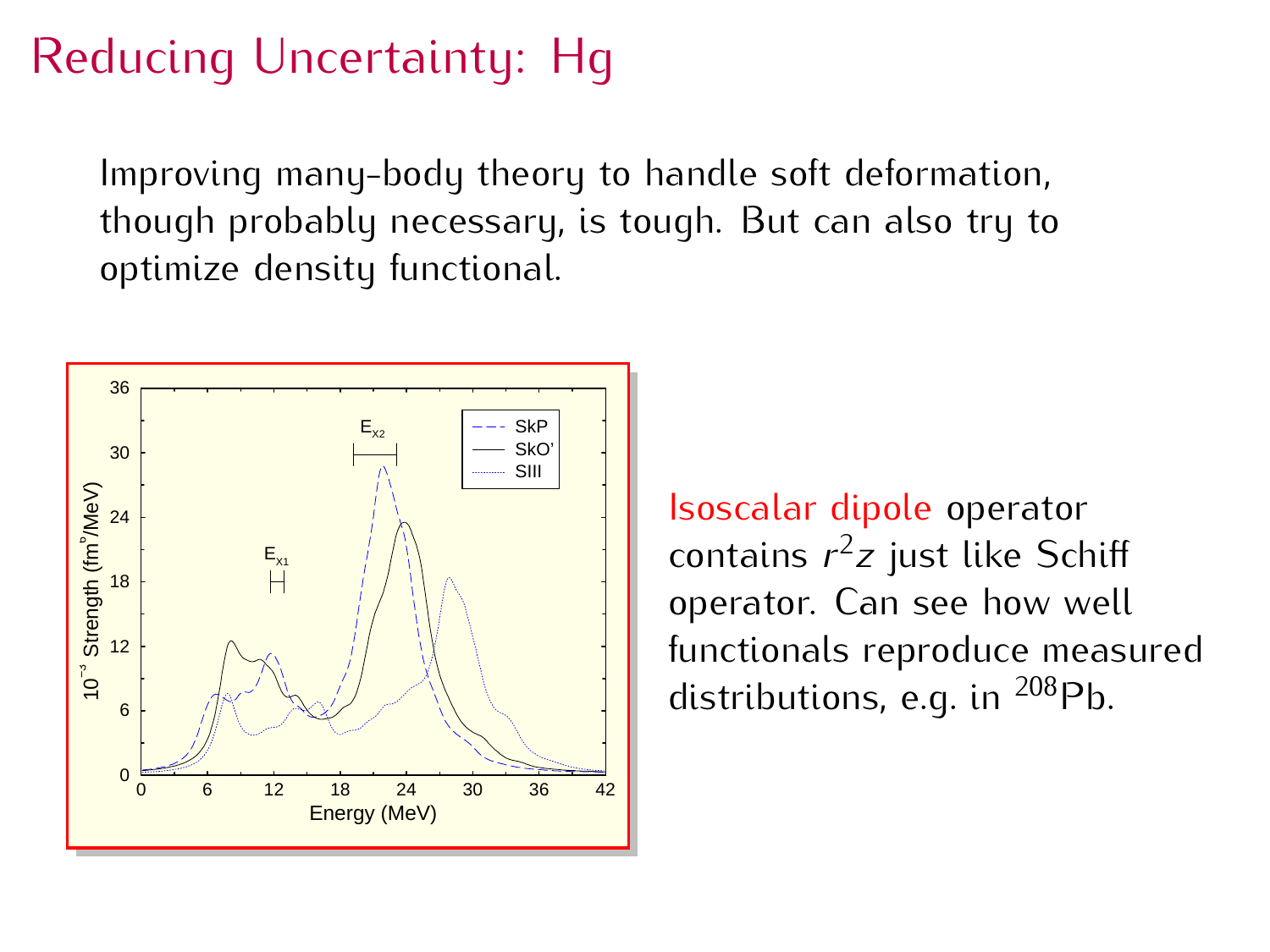### More on Reducing Uncertainty in Hg

 $V_{PT}$  probes spin density;<br>functional should have good spin response. Can adjust relevant terms in, e.g. SkO', to Gamow-Teller resonance energies and strengths. energies and strengths.



More generally, examine correlations between Schiff moment and lots of other observables.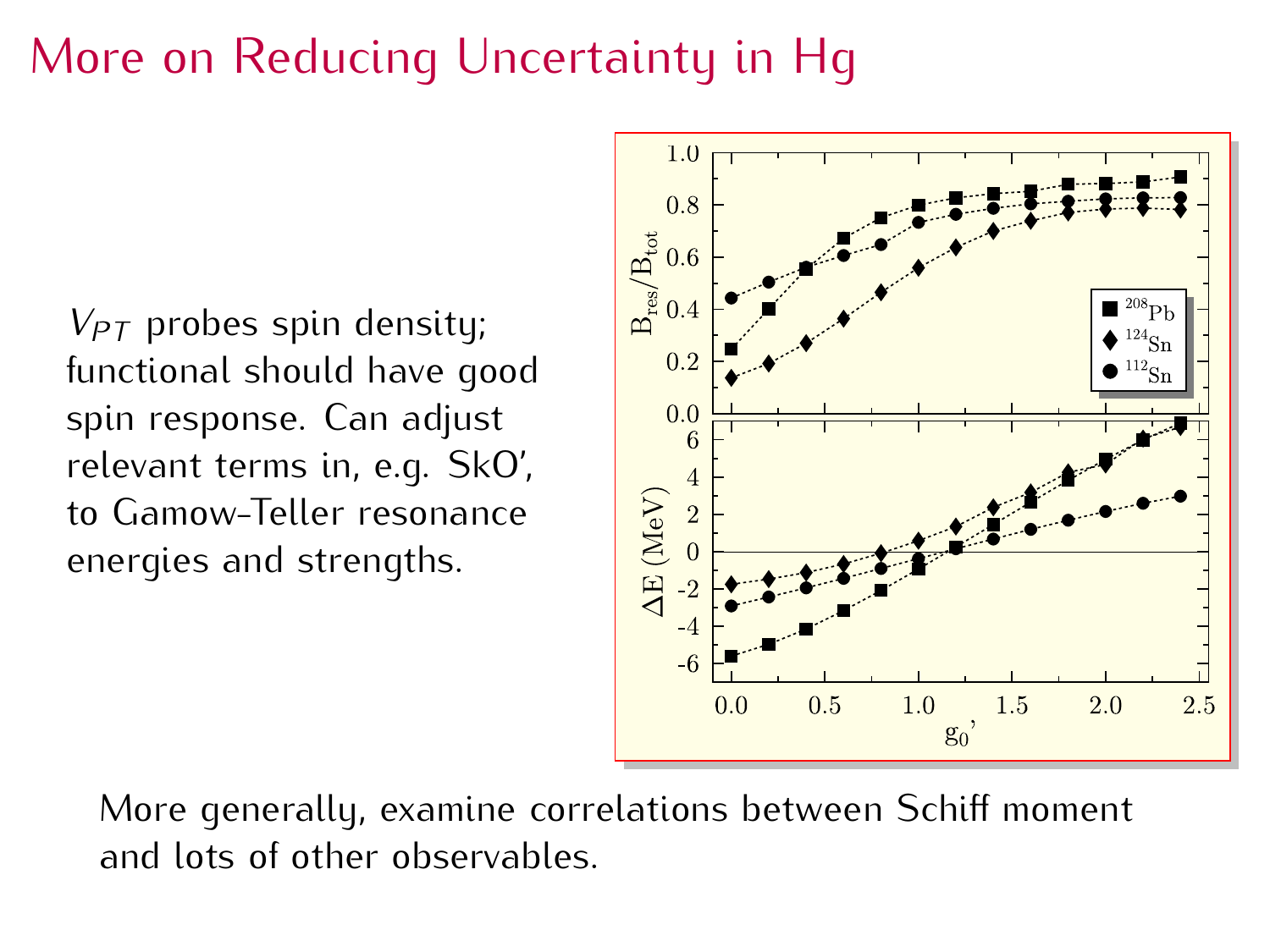# Reducing Uncertainty: Ra



Reducing Uncertainty: Ra<br>Important new developments here.  $\langle S \rangle_{\text{intr.}}$  correlated with octupole<br>memont which will be oxtracted  $\left\langle S \right\rangle_{\text{intr.}}$  correlated with octupole<br>moment, which will be extracted from measured E3 transitions. moment, which will be extracted



**Caffney et al., Nature** 

Transitions in <sup>225</sup>Ra to be<br>measured soon?  $m$  case, see soon.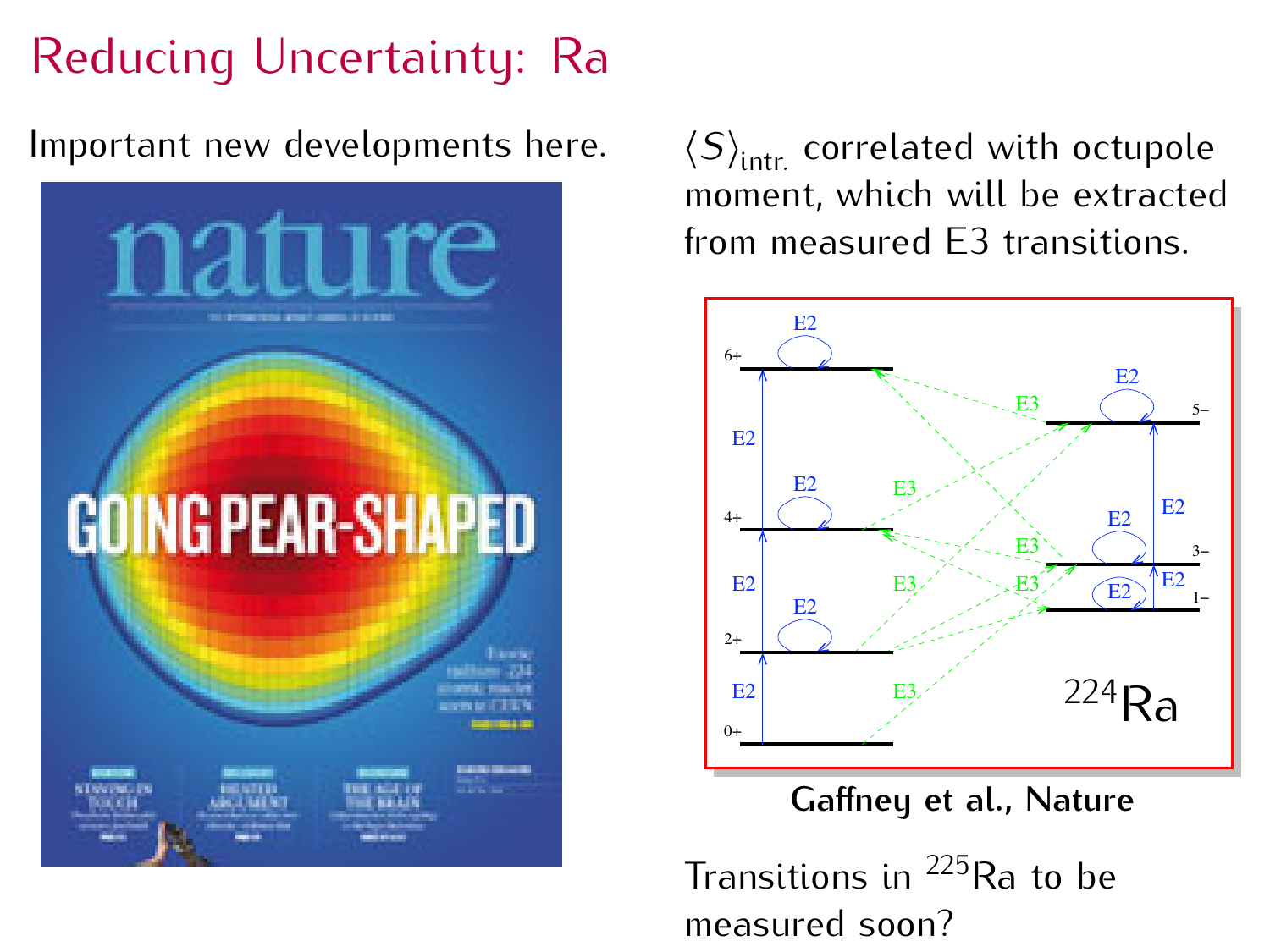# Reducing Uncertainty: Ra

Important new developments here.



 $\left\langle S \right\rangle_{\text{intr.}}$  correlated with octupole<br>moment, which will be extracted from measured E3 transitions. moment, which will be extracted



**Caffney et al., Nature** 

Transitions in  $^{225}$ Ra to be measured soon?  $m$  case, see soon.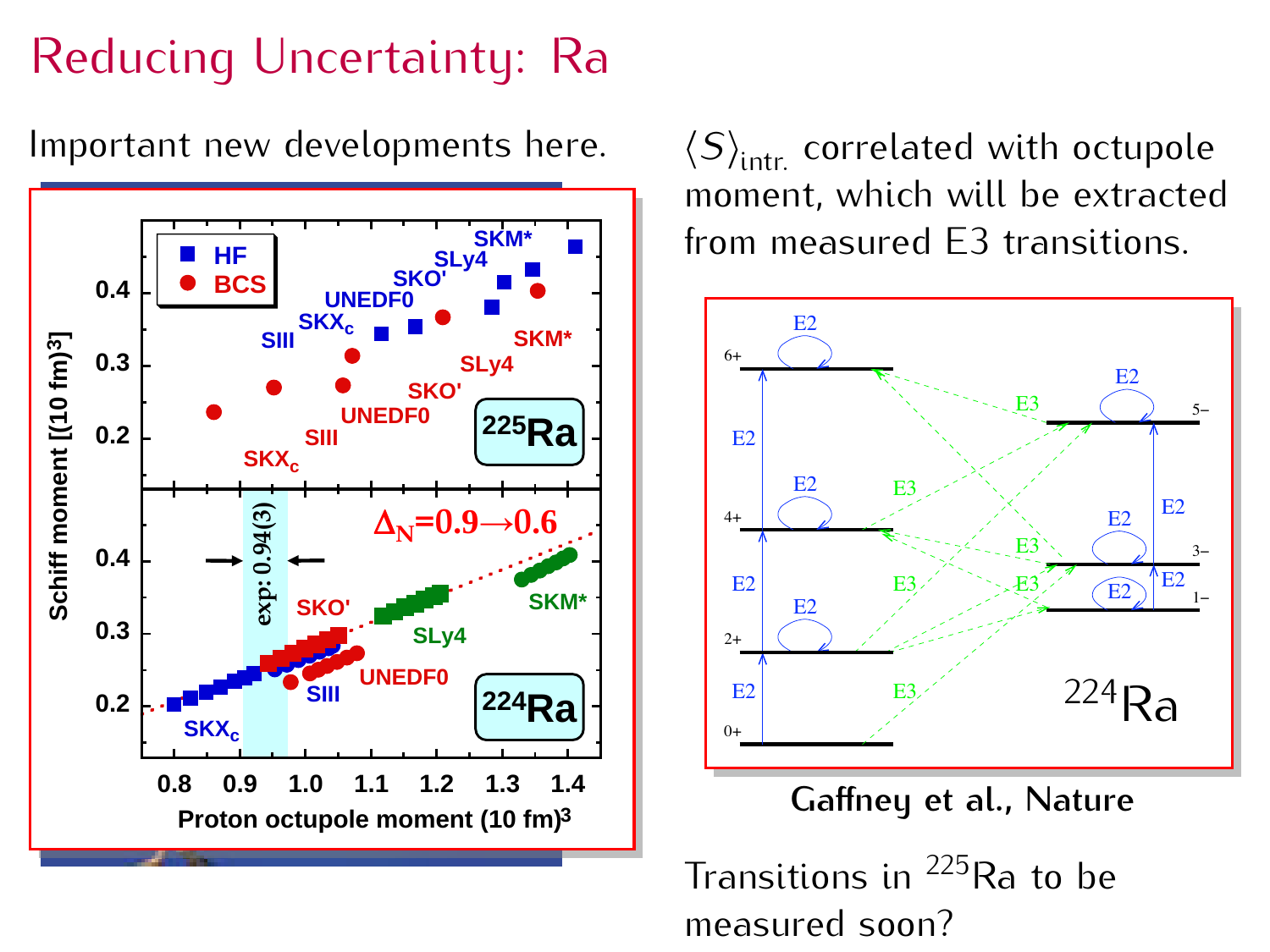## Reducing Uncertainty: Ra

Important new developments here.



 $\left\langle S \right\rangle_{\text{intr.}}$  correlated with octupole<br>moment, which will be extracted from measured E3 transitions. moment, which will be extracted



Transitions in <sup>225</sup>Ra to be<br>measured soon? measured soon?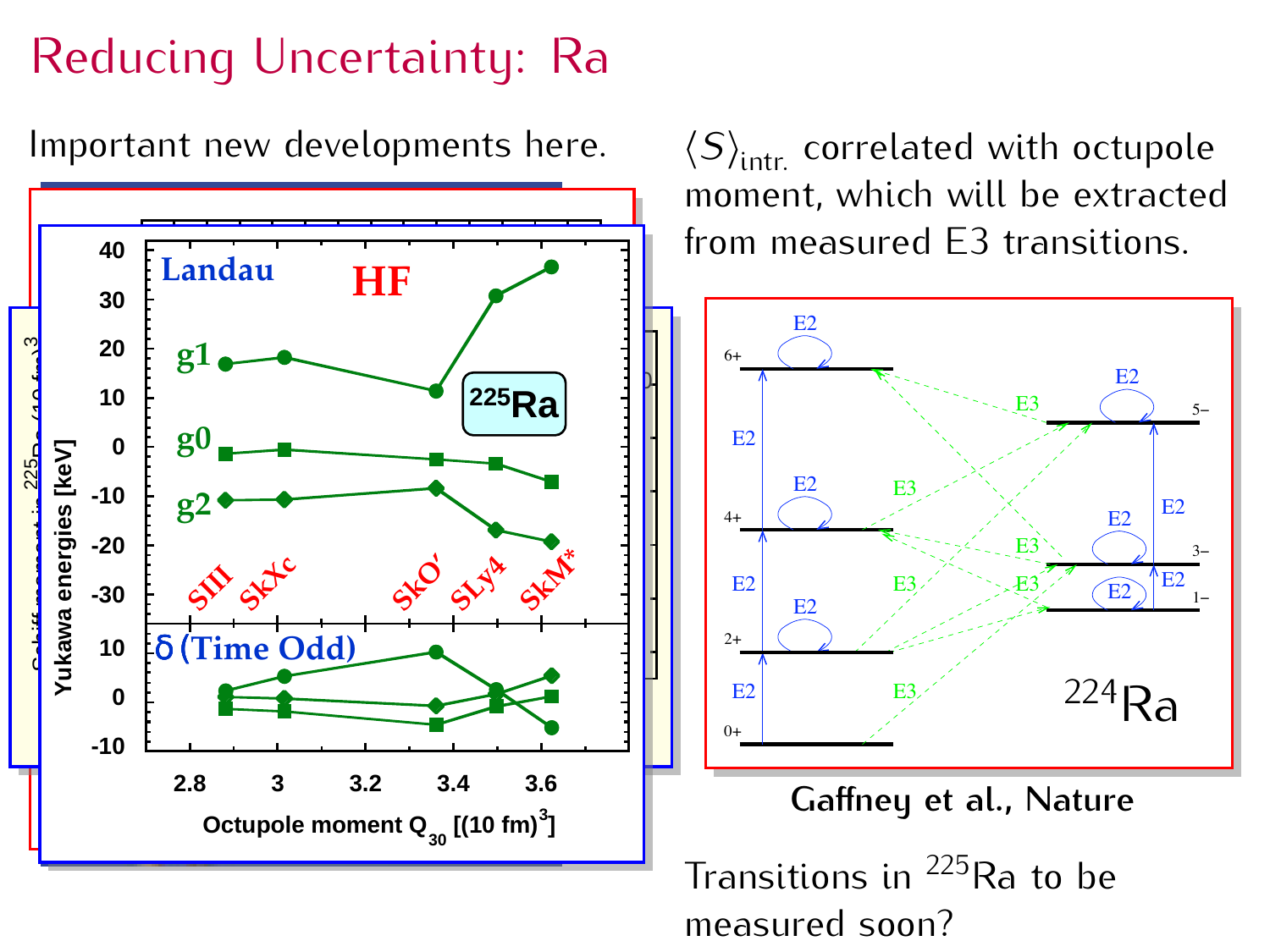$\frac{1}{\sqrt{2}}$  and  $\frac{1}{\sqrt{2}}$  is a more on  $\frac{1}{\sqrt{2}}$  . The contract value is  $\frac{1}{\sqrt{2}}$ What about matrix element of  $V_{PT}$ ?

In one-body approximation

$$
V_{PT}\approx \vec{\sigma}\cdot\vec{\nabla}\rho\,.
$$

The closest simple one body operator is

$$
O_{AC} = \vec{\sigma} \cdot \vec{r}.
$$

**Q:** Can we measure  $\langle \bar{0} | O_{AC} | 0 \rangle$  or something like it?

Doesn't occur in electron scattering.

Occurs in weak neutral current, but with large corrections from meson exchange.

p,p' reactions? Something else? Input would be really useful.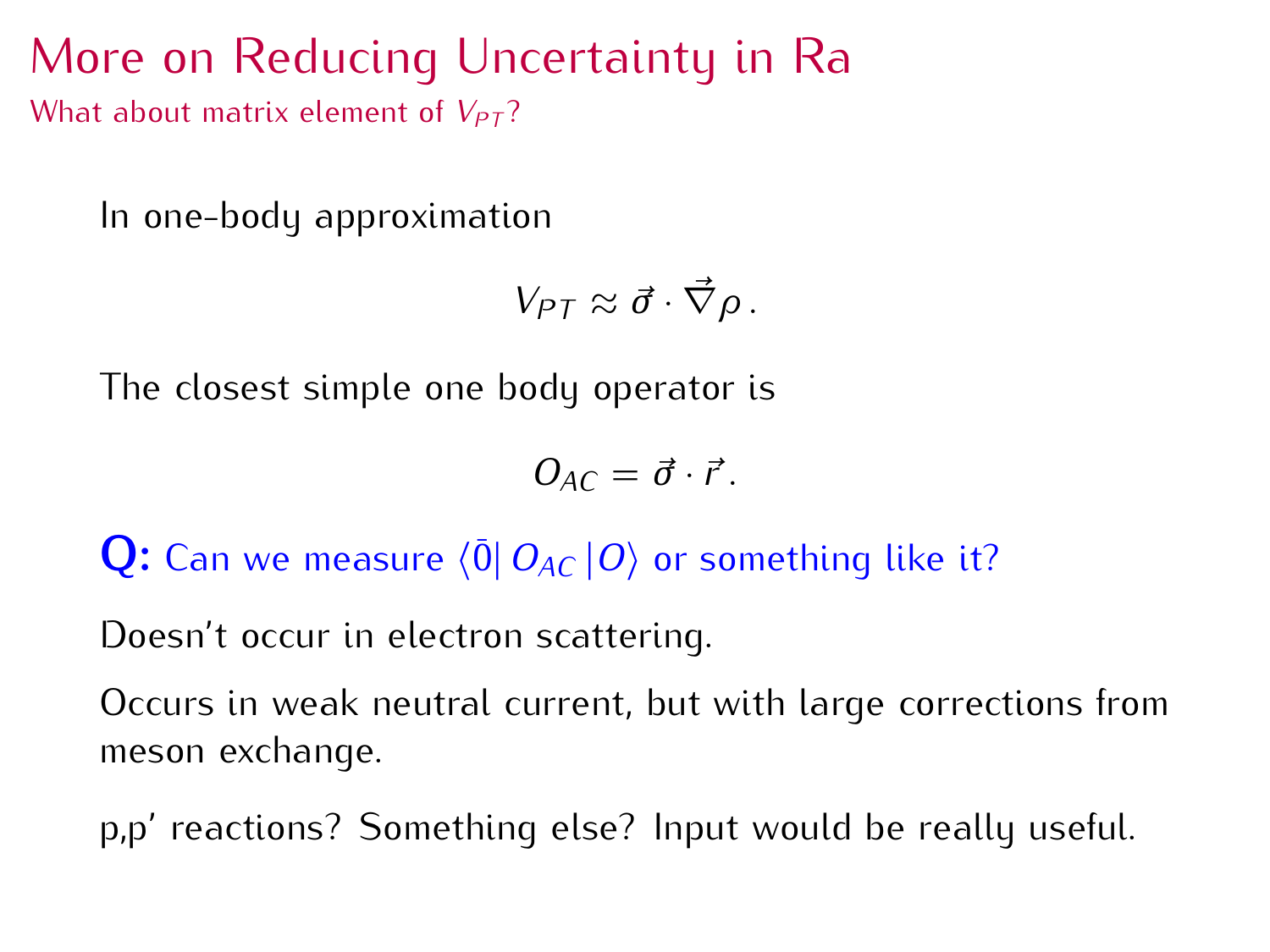## Finally: A Little on Contact Term in *<sup>V</sup>PT*

First approximation: simply use the interaction as given. currents in shell-model calculations of double-beta decay. currents in shell-model calculations of double-beta decay.

Ultimately need to renormalize the contact interaction to calculation. Renormalization scheme that preserves local nature of interaction will be useful, should be feasible. nature of interaction will be useful, should be feasible.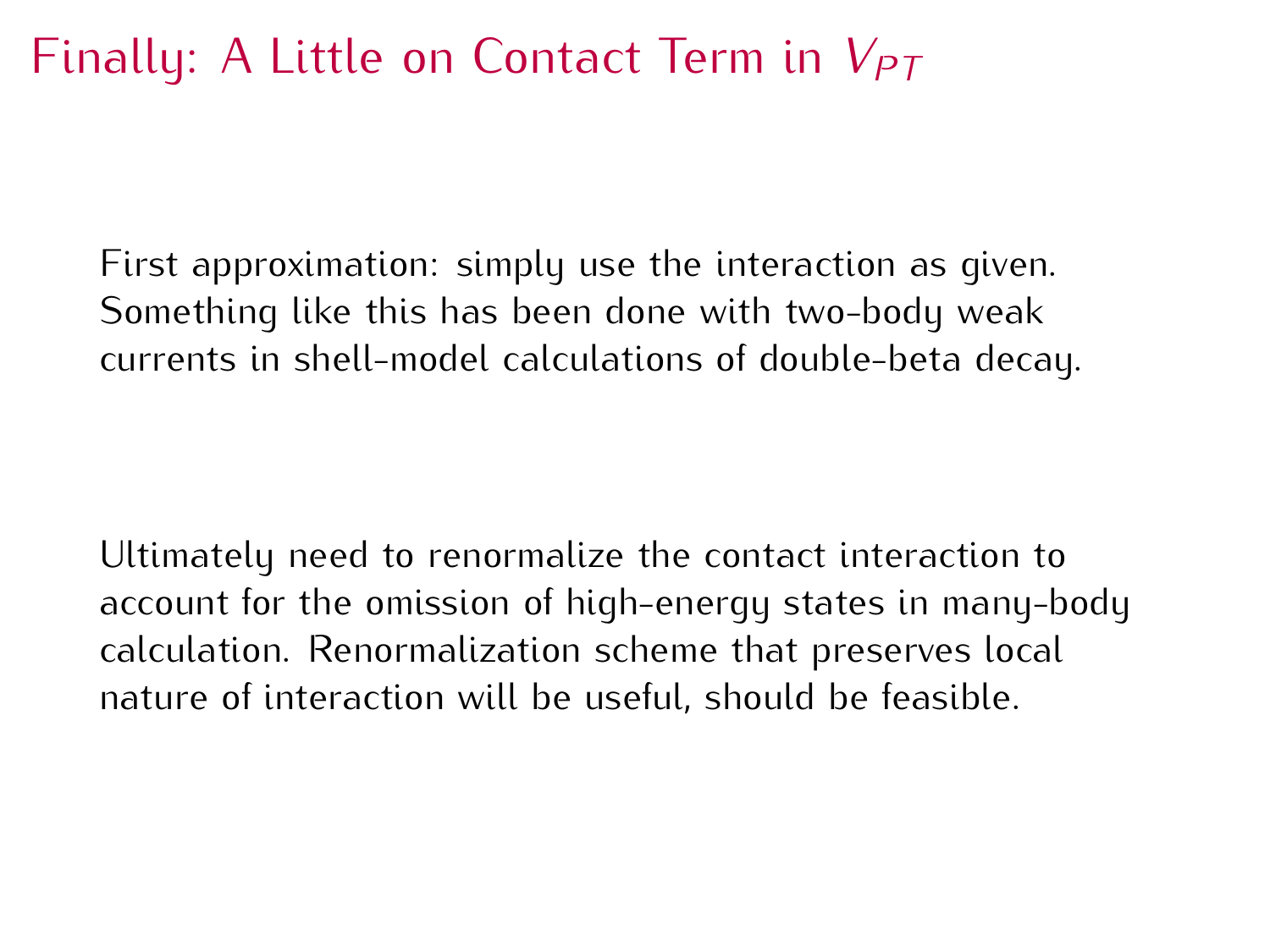### The Future

Calculations have become sophisticated, but we still have a lot

In tne near future, that work must be in nuclear DFT.

- In Hg, a GCM calculation eventually needed.<br>And need correlation analysis, good proxies for Schiff And need correlation analysis, good proxies for Schiff distributions (e.g. isoscalar dipole distribution), *<sup>V</sup>PT*
- $\blacktriangleright$  In ocutpole-deformed nuclei, improved techniques probably won't change things drastically.

But again, need correlation analysis. Have good proxy for  $\langle S \rangle$ <sub>int</sub>, need one for  $\langle V_{PT} \rangle$ <sub>int</sub>.